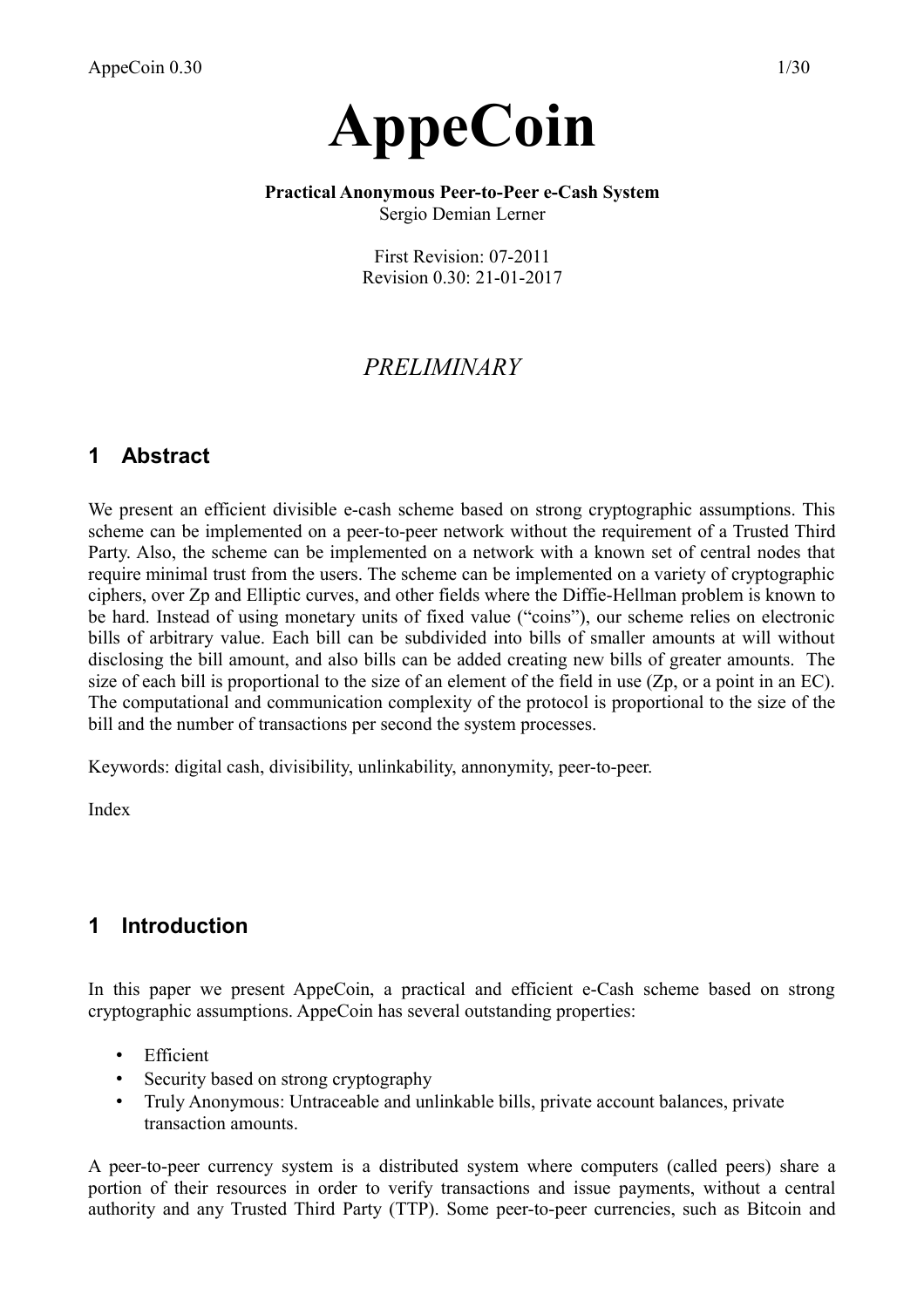derived coins are not inherently TTP-free, but they behave as TTP-free as long as the majority of the network computing power is honest. In Bitcoin transactions are accepted when they are included in a proof-of-work block chain. AppeCoin requires that the network decides a unique ordering of transactions, so it can be implemented using a proof-of-work block chain as in Bitcoin, by consensus or by the trust in a central node.

In AppeCoin money is represented by encrypted bills of different amounts. The amount of money contained by an encrypted bill is only known to the bill owner. The bill owner has a secrets keys that allow him to open the encrypted bill, combine it, subdivide it, or transfer it to another user. AppeCoin bills behave as banknotes but have an embedded public key that belongs to the bill's owner. Even each bill has a "serial number", this number is hidden as the bill is transferred. In the proposed implementation, each bill consists of 6 fields, but there also an alternate implementation will only 4 fields. Nevertheless using 4 fields requires that a complex proof of knowledge to transfer the bill, while using 6 fields a bill is transferred with a single digital signature.

We define a payment as a transaction where a certain amount of money is transferred from a user to another user.

# **How AppeCoin achieve anonymization**

AppeCoin money is contained in bills. These bills are accepted by the network as long as they are active or minted. Active bills are stored in a database which generally is either replicated among peers or peers have access to it. Each bill has a temporally unique id to allow referencing active bills. Bills are anonymized by shuffles. A shuffle is an operation where a set of bills is mixed together and re-encrypted such that, given the input and the final output, it's infeasible for any party to recover any information regarding the applied permutation nor any information regarding the encryption key used, with any meaningful advantage better than random guessing, except for the mixer and the owners of the bills mixed. The shuffler knows both the permutation and the encryption key and each bill owner knows the destination position in the output of his own bill, but not the key, neither the positions of the unowned bills. There are three types of mixes, private, delegated and public. Public mixes periodically and automatically mix the bills of random owners. In private mixes a single owner mixes some of his own bills with a set of bills randomly taken from the database of active bills. In delegated mixes, a third party is in charge of collecting a set of bills specified by different owners and mix them together, possibly also adding a random set of bills in the database of active bill. In all cases the mixer knows the permutation, and each bill owner is only able to detect what one of his bills has been mixed and which is the identification of a new bill that replaces the mixed bill (this is equivalent to detect bill position in the list of permuted bills). Because a mixer can shuffle bills he doesn't own, an re-encryption system that preserves the possibility that the bill owner proves ownership of the bill and decrypts it. A cryptosystem with this property is said to allow Universal Re-encryption. Each bill is associated with a public key (and therefore also with a private key). To transfer a bill, the previous association with its current public key is broken and a new association is made. This bill public key can be interpreted as a destination address. Therefore the universal re-encryption cryptosystem must have the additional property that the public key associated with the message is maintained intact after re-encryption.

# **Privacy issues**

Suppose that each bill represents a fixed monetary amount. The first problem one can find in a cryptocurrency scheme is that if the public key is used multiple times associated to different bills, information regarding the number of payments made, or even the amounts transferred to that public key (a destination address) is leaked. To maximize anonymity, each bill should be sent to a different unique address specified by the receiver or computed by the sender in relation to a fixed destination address. But still there is a second problem: if each bill holds a fixed amount of money, a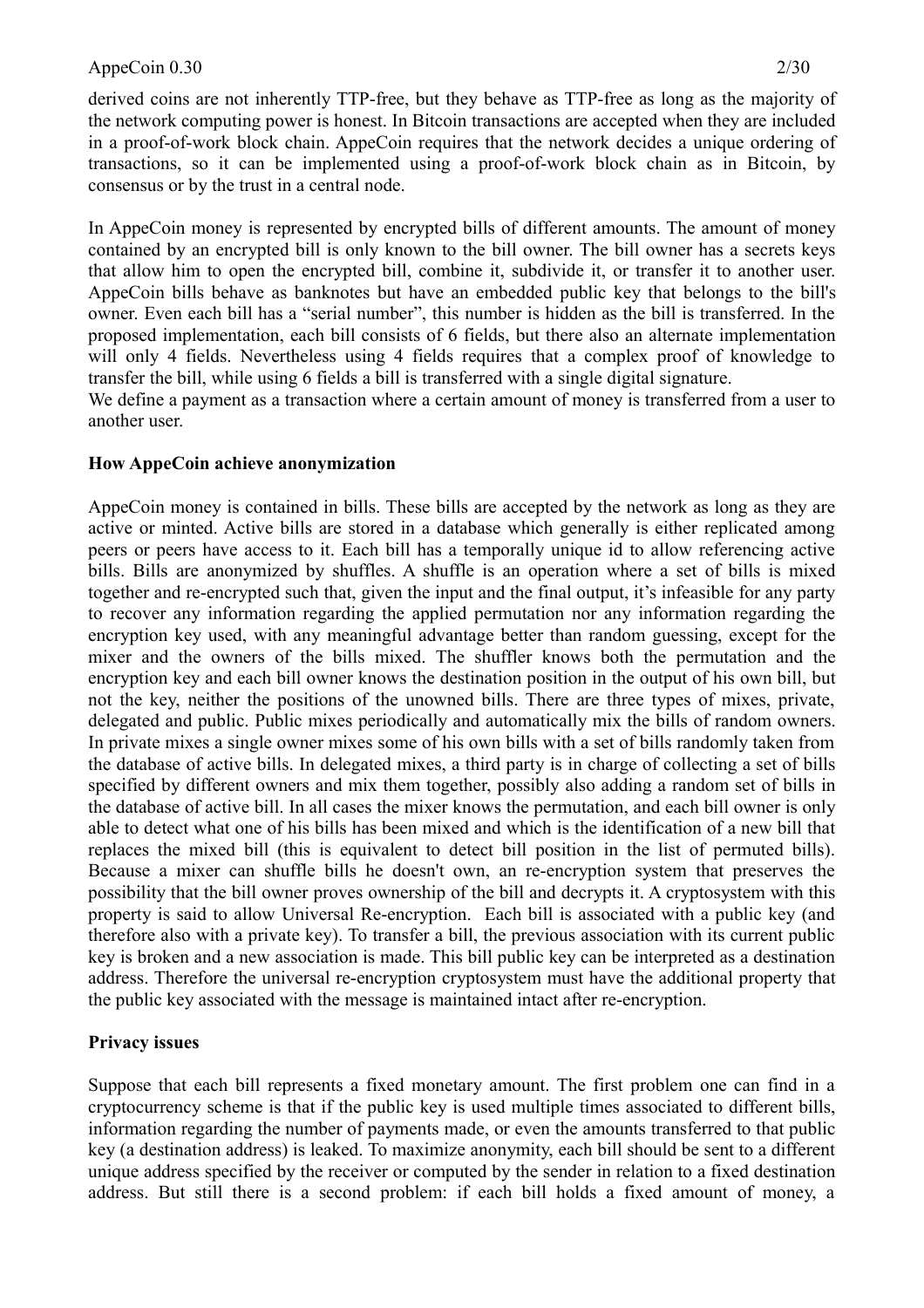transaction may require the combination of several bills to cover a desired amount. To pay in specific amounts, most payment schemes, like Bitcoin, implement transactions that specify a set of input "bills" and a set of output destinations. But this method also leaks information, since the grouping of "bills" may suggest a single receiver and the number of input bills contained in the transaction may correlate with the amount of money transferred. We conclude that each bill should go to a different address of the payee in a different transaction. But this modified method leaks information too. Since these related transactions are probably created in a certain short period of time and by the same node of the network, other nodes connected to this peer may be able to infer that these transactions are part of a single payment. Also, sending each bill in a different transaction may result in increased fees. It's clear that to achieve truly anonymization, each payment should be contained in a single transaction whose size, or any other detectable transaction field, is not correlated with the payment amount.

Even if a system like the one described could provide some anonymity, it has two other problems: continuous fragmentation and difficulty to pay an amount lower than the value of a bill. The last problem arises for the impossibility to specify anonymously the amount of "change" in a transaction or to anonymously get "change" from another peer such that a transaction can specify and exact amount of bills.

# **A full solution: AppeCoin, private divisibility and combinability**

Bills are periodically anonymized by shuffles. To maximize anonymity, a standard payment should consists of a single bill, and this bill amount should match the exact amount of the payment. The transaction that contains the payment also specifies the fees as a single bill of the exact amount to be paid. To solve the problem of continuous fragmentation and specifying change, in AppeCoin bills can be anonymously divided and combined. Divisibility is required to solve the problem of change, and combinability is required to reduce fragmentation. Divisibility and combinability can be implemented for an arbitrary number of bills. Nevertheless, in this paper we'll explain how to combine two bills into one or divide a bill in two for clarity. It's also possible to define protocols similar to the shown in this paper to transform any input set of bill into an output set of bills, thus removing the distinction between combination and division. Nevertheless, we'll restrict to the 1:n and n:1 case for clarity.

To build a standard payment the payor must first create a bill for the transaction fees (if any) and then a bill for the payment itself. To create each of this bills, the following steps must be followed:

- If the bill amount is higher than any owned bill amount, combine a set of bills into a single bill of an amount higher or equal the amount to be paid. This requires a combination transaction.
- If there is no bill with the exact amount to be paid, divide a bill into two bills, where one of them has exactly the amount to be paid. This requires a division transaction. The combination and division transactions can be grouped in a single transaction without loss of anonymity.

After both the payment bill and the fee bill are ready, the following steps should be carried:

- Wait some time until a periodic public shuffle mixes the newly created bills or build a private shuffle transaction or ask for a delegated shuffle.
- Construct the payment transaction using the shuffled bills.

# **Public Mixing Service (PMS)**

The public mixing service is a shuffling service provided by the system "free of charge". The idea behind providing such service is to establish a base anonymity layer so users cannot be target of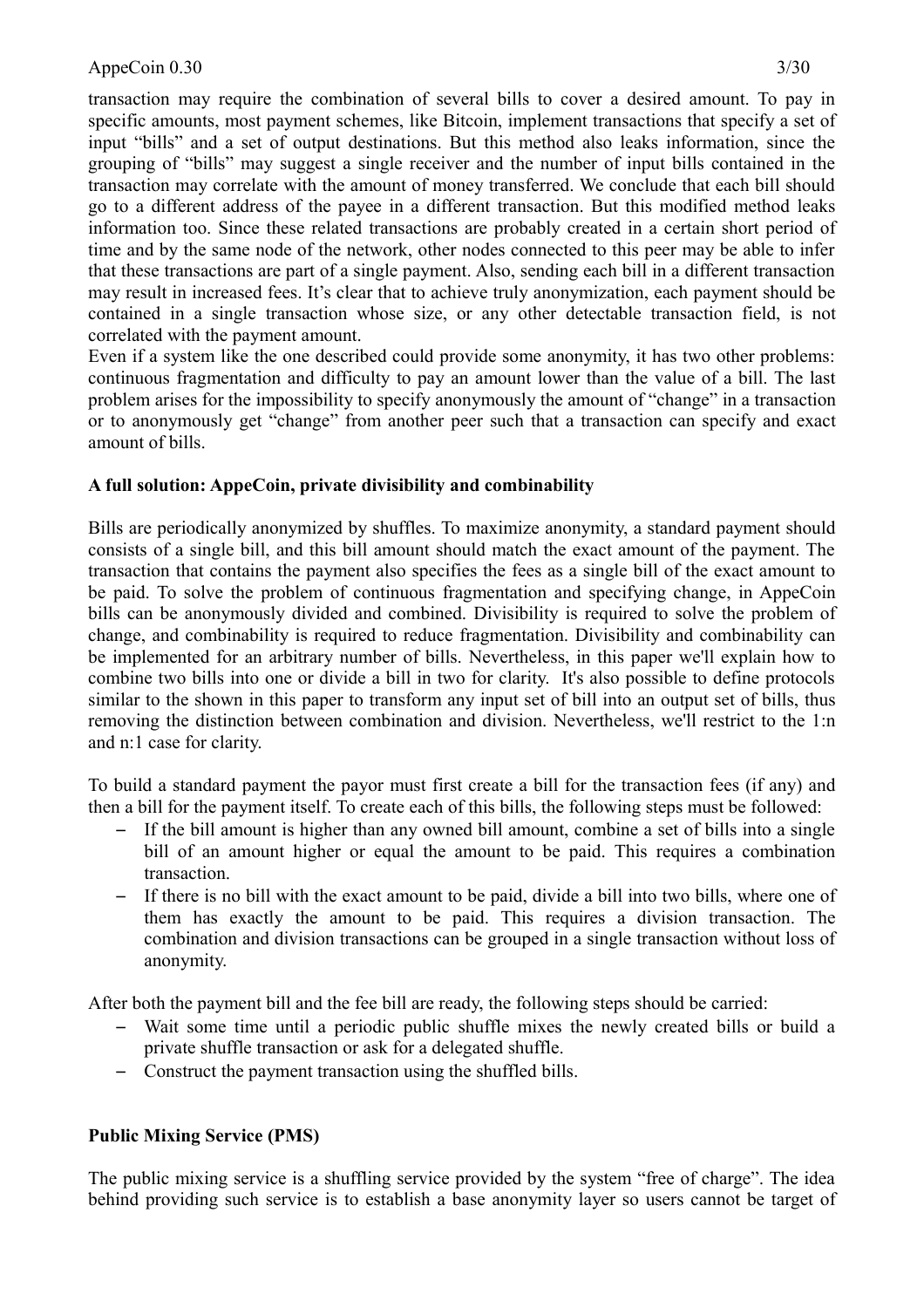discrimination by governments because of using or not anonymization features. If the system is implemented in a peer-to-peer network using a block-chain (such as Bitcoin) then the public mixing service should be provided by the miners. Obviously, a miner may store the information regarding the applied permutation, and provide that information to whatever government department, competitor or underground party he wishes. Nevertheless, as long as there are "fair" miner with enough mining power the system will provide free anonymization of all bills sooner or later.

There are several options to choose which bills should be shuffled together. One method will be referred as **Fast-start**. With Fast-start, all the bills created in the current block are always shuffled. Also a percentage of the bills that were the output of the previous block public shuffle (or the output of any shuffle that was performed in the previous block) is also re-shuffled. It's best that the bills that are taken from the previous shuffles outputs be pseudo-randomly chosen in a way that is hard for the miner to force a certain outcome. For example, the pseudo-random order can be dictated by taking as seed the block header hash digests of the ten previous blocks.

A simple fast-start strategy can be defined by three values p;c;d. Where p is the maximum number of bills to be taken from the previous block, c is the maximum number of bills to be taken from the current block and d is the maximum number of bills to be taken from the active bills database.

For example, 100;1000;100 is a strategy to take at most 100 bills from the previous block, at most 1000 bills from the current block and at most 100 bills from the database.

Also, the strategy specification can be given in percentages, where P means the total number of bills in the previous block, C is the total number of bills in the current block and D is the total number of bills in the database.

The strategy 50P;100C;50C means that 50% of the previous bills are remixed with 100% of the current bills and half the number of bills in the current block taken from the database.

Other more elaborated strategies can be analyzed such as  $x=50P$ ; $y=100C$ ;max(10,1000-x-y) which means that the number of bills to be taken from the database is chosen so the total number of mixed bills is limited but still always some database bills are mixed.

Other important aspect to analyze is whether the bills to be mixed in a block should be easily predicted or not. One method allows owners to predict when their bills in the database will be chosen to be part of a public shuffle is by making the pseudo-random selection function depend solely on the block height. If the percentage of bills taken from the database in each public shuffle is low, this allows client applications to reduce the workload of checking every mixed bill against their public keys (which should not be more than one, as opposed to Bitcoin privacy standards). Nevertheless, there is still the possibility that a delegated or private shuffle mixes one of the owned bills at random. It's possible to force private and delegated shuffles to only mix public bills that belong to the same set of bills that will be public shuffled. To implement this, for each private bill that undergoes a private/delegated shuffle a signature of the bill id and the block height, using the bill public key, must be provided in the shuffling transaction.

If which bills are shuffled cannot be predicted, then the client application should decide, based on the usage pattern of the owned bills, if it's better for it to look for each owed bill after each shuffle or delay this verification. To explain a good delayed checking strategy, we'll say that a bill id is "active" if it's on the current active bill database, "inactive" if it was in the database but was reencrypted, so there is still a bill in the active database associated with the inactive bill, and "destroyed" if the bill was destroyed because of a division or a payment. The client application may delay any search for changed ids until a payment is required to be performed. If there is not enough money in the active bill ids, then a search is performed starting from the last unsearched block, replacing inactive bills by their active counterparts until the required amount in active bills has been reached.

# **Delegated Mixing Service (DMS)**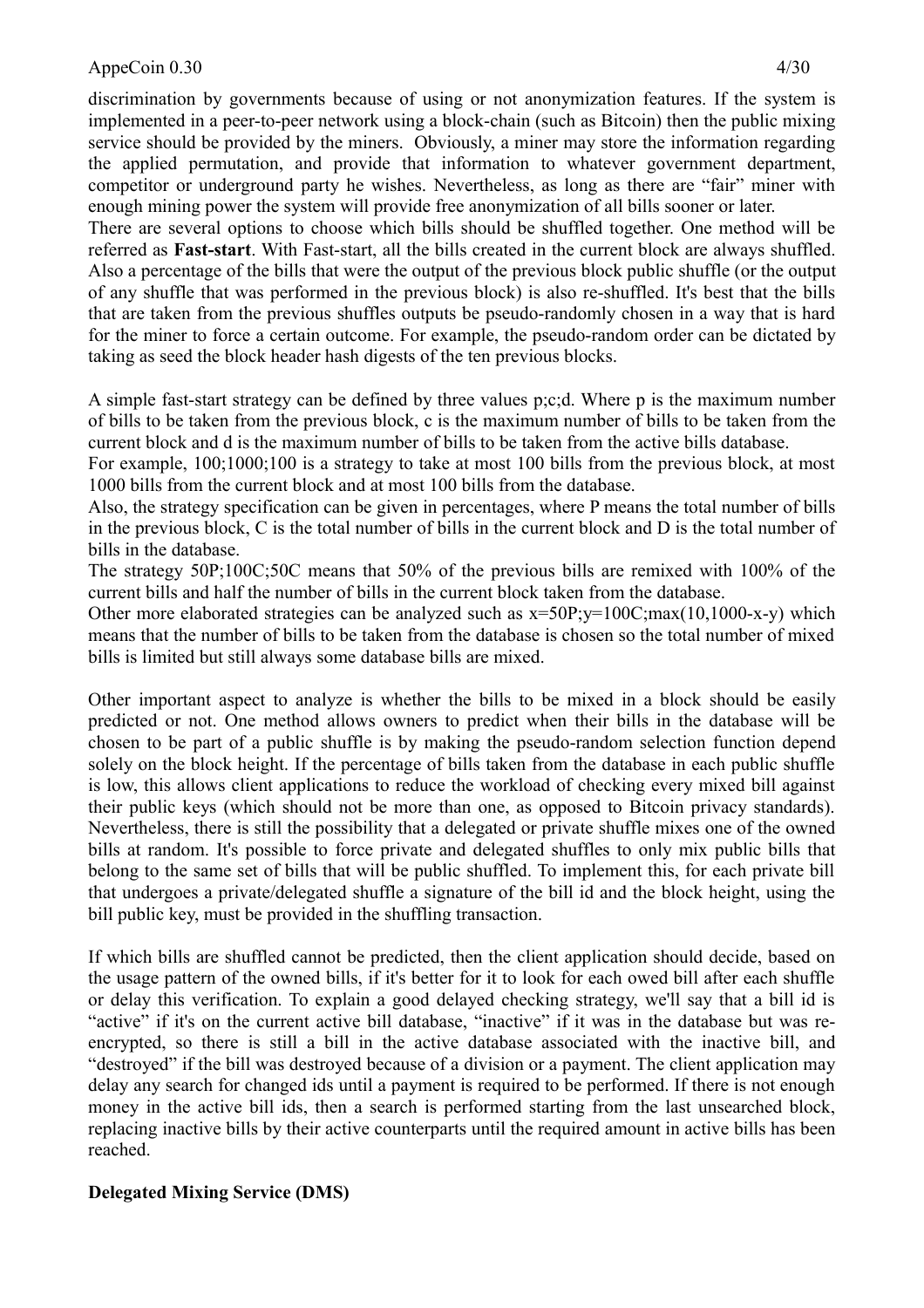A delegated mixing service is a service provided by a third party that collects bills from other interested parties, adds some active bills from the database and mix them together. Users may choose delegated mixing services for several reasons:

- 1. They may trust the service owner more than any anonymous miner
- 2. They may want anonymization to occur faster than the public shuffling service may provide.

It must be noted that the DMS owner does not have any power to either steal nor forbid use of the bills it shuffles.

Since the transaction that contains the mixed bills may need to pay fees, the DMS will probably charge users willing to mix their bills. The payment can be achieved by a micro-payment method or by transferring bills as payment.

It must be noted that if both a shuffle and a bill transfer of the same bill occur in the same block, the transfer should be executed first, to prevent a denial of service attack by re-mixing a not owned bill. Nevertheless this also means that the network must be able to prioritize transactions queued to be included in block. Bill transfers must have higher priority than bill mixes.

# **Private Mixing (PRM)**

Private mixing is a transaction that involves mixing a set of bills owned by the same person. From the perspective of the system, there is no different between a delegated mixing or a private mixing, and both transaction looks alike. Nevertheless, a user my desire to be his own mixer to has the highest possible anonymity.

#### **Pairwise Mixing (PAM)**

As with the Bitcoin CoinJoin protocol, one can implement pairwise mixing and leverage the cost of the mixing transaction. If two peers decide they are willing to mix bills together, they build a transaction consisting on the bills to be mixed, where each input bill is signed by the corresponding parties, and two fee bills are included (one send by each party).

#### **The performance of Mixing**

One of the most important aspects of mixing cryptocurrencies is mixing requires all nodes to verify the correctness of the mix. This is done with zero-knowledge proofs. Verification performance is therefore is out utmost importance. In this paper we present two mixing (shuffling) protocols. The verification time is generally measured in the number of slow operations performed, usually modular exponentiations over a field of high order. The first is a standard cut-and-choose protocol, provided for simplicity and performance comparison. The second is a protocol whose number of modular exponentiations does not depend on the number of elements mixed, which is what makes mixing in AppeCoin practical

# **2 Requirements**

We now briefly describe the conditions that we think an unlinkable divisible digital cash scheme should satisfy. The list (based on [16] and [x]) is as follows:

# **Regarding to Security**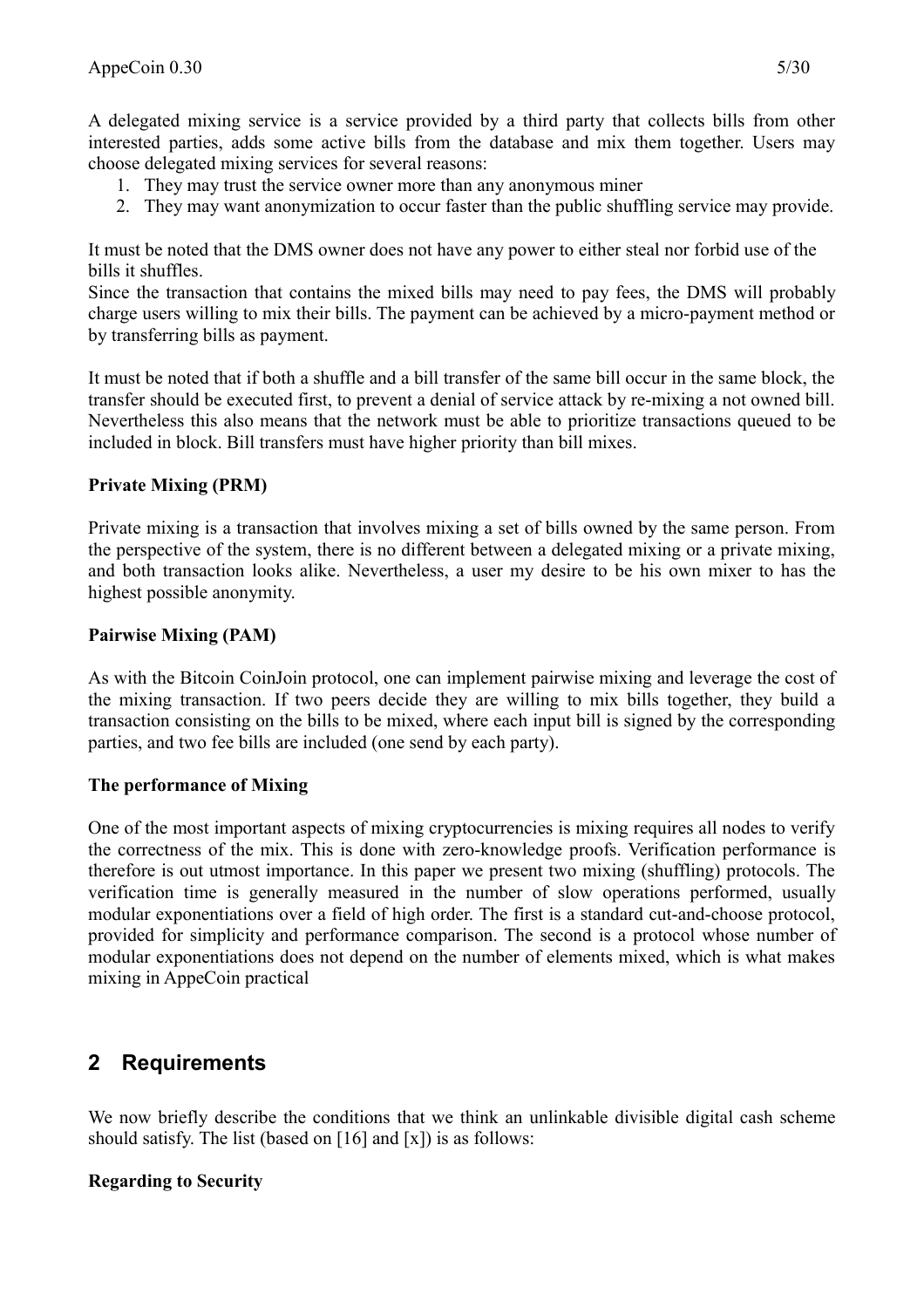#### AppeCoin  $0.30$  6/30

**No double-spending**. All double-spending attempts will be detected and only one of the transactions will take place. The remaining transactions will be discarded.

**No over-spending**. No user can spend more than his bills monetary value nor any user can create a valid bill from thin air.

**Unforgeability**. Neither a bill nor a transcript of a payment of an honest user can be forged.

**Portability.** The security and use of digital cash is not dependent on any physical location.

**Authenticity.** A bill can be proved to be authentic, without the need to spend it.

**Non-repudiation**. No user can repudiate having spent a bill.

#### **Regarding to Privacy**

**Anonymity**. The payer that conforms to the protocol cannot be identified from the exchanged information during payment.

**Unlinkability**. It's infeasible to link any two payments executed by the same user (even without learning the payer's identity).

**Untraceability**. It should be possible to hide the past transactions of a bill or the number of transactions that the bill underwent.

**Hidden amounts**. It should be possible to hide the amounts of a transaction to prevent loss of privacy because of correlated amounts.

#### **Regarding to Utility**

**Transferability**. Bills can be transferred between the users without intervention of a central authority.

**Divisibility**. A user can subdivide a bill into bills of smaller amounts that add up to the original bill without disclosing the amounts processed.

**Composability**. A user can create a new bill by adding other bills without disclosing the amounts processed

# **3. General Definitions**

Def: An HCGC (Homomorphic Commutative Group Cipher) is a tuple (E,D,*K*,*M,\**) that satisfies:

- *M* the message space (both plaintext and ciphertexts space are equal)
- *K* is the key space.
- *K* is a field.
- E is the encryption function of a symmetric cipher
- D be the decryption function of a symmetric cipher
- For all *m* in *M* and  $k_1, k_2$  in *K*,  $E(k_1 * k_2, m) = E(k_1, E(k_2, m))$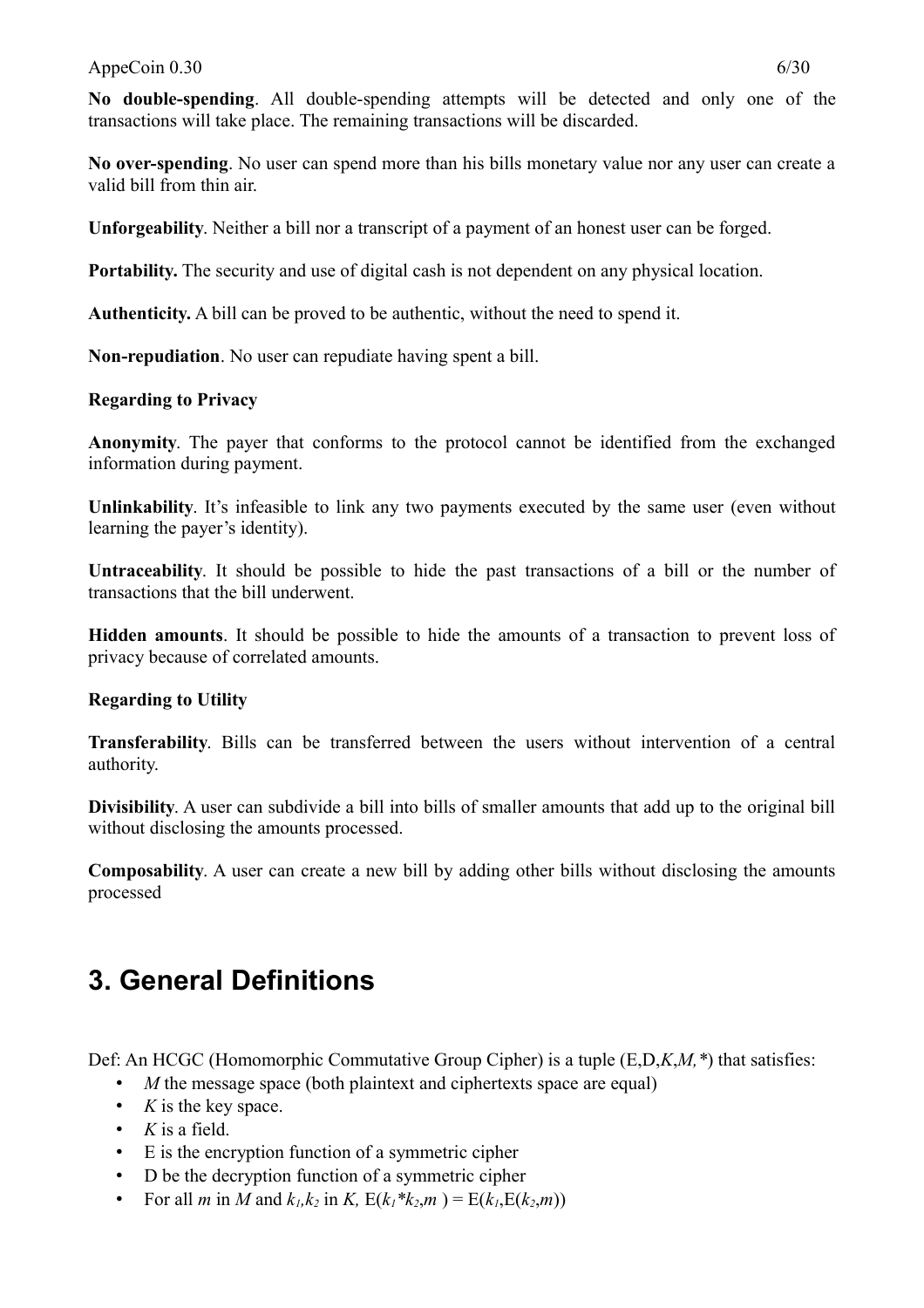- For all *m* in *M* and *k* in *K*,  $D(k,E(k,m))=m$
- For all *m* in *M* and *k* in *K*,  $D(k,m) = E(k<sup>-1</sup>,m)$
- E and D share an homomorphic operator <sup>\*\*</sup> such that for any  $a,b$  in *M* and  $k$  in *K*,  $E(k, a *b)$  $= E(k,a) * E(k,b).$
- E and D share an homomorphic operator "\*" such that for any  $a$  in  $M$  and  $k_1, k_2$  in  $K$ ,  $E(k_1+k_2,a) = E(k_1,a) * E(k_2,a).$
- The operations "-" and "+" are on K are the ones defined for field.
- E has no weak or invalid plaintexts except a small set with negligible probability of random occurrence that can be easily detected. Because of this, almost every element *m* in M is a generator of any other element of M by the encryption function E, thus we can safely assume all elements are generators.
- E has no weak or invalid keys except a small set with negligible probability of random occurrence that can be easily detected.

Notation

• "\*" stands for multiplication on the field K or the homomorphic operator of E, depending on the context it is used.

The HGCC is chosen so that the probability that  $E(k,a)=1$  for a random *a* in M and *k* in K, where 1 is the multiplicative identity is negligible. The same applies for the identity key. Nevertheless, we'll check that no procedure computes unexpectedly the identity and if computed, the running procedure will be aborted.

# Def: The **Discrete Log Problem** (DLP)

Let *a*,*b* be elements of M. The Discrete Log Problem is to find *k* in *K* such that  $a = E(k,b)$ .

Solving the DL problem for any pair of elements is equivalent to being able to perform a knownplaintext-attack (KPA) on the cipher.

If the DLP is hard, we can say that two specific elements  $a,b$  are **independent** if is computationally infeasible for any user to find *k* in *K* such that  $a = E(k, b)$ .

# Def: The **Representation Problem** (RP)

Let  $x_1, \ldots, x_n$  and *a* be elements of *M*. The representation problem (RP) is to find  $k_1, \ldots, k_n$  such that  $a =$  $E(k_l, p_l) * ... * E(k_n, p_n).$ 

# Def: The **Diffie-Hellman Problem** (DHP)

Let *a* be an element of *M*. The Diffie-Hellman problem (DHP) is to find  $E(k_{1},k_{2},a)$  given  $E(k_{1},a)$  and  $E(k_2, a)$ . Since  $E(k_1 * k_2, a) = E(k_1 E(k_2, a))$  solving the DH problem for any elements *a*,  $k_1$  and  $k_2$  is equivalent to perform a malleability attack on the cipher.

For Appecoin we need a cipher HCGC such that the DLP, DH and RP problems are hard. Also, we'll require some standard assumptions about the cipher: resistance against Ciphertext-only attack (COA) and Chosen-plaintext attack (CPA). All our computations will be based on an HCGC, and there are various examples of ready to use HGCCs:

• Pohlig-Hellman symmetric cipher on a Schnorr group (the subgroup of *k*th residues modulo a prime *p*, where  $(p - 1) / k$  is also a large prime)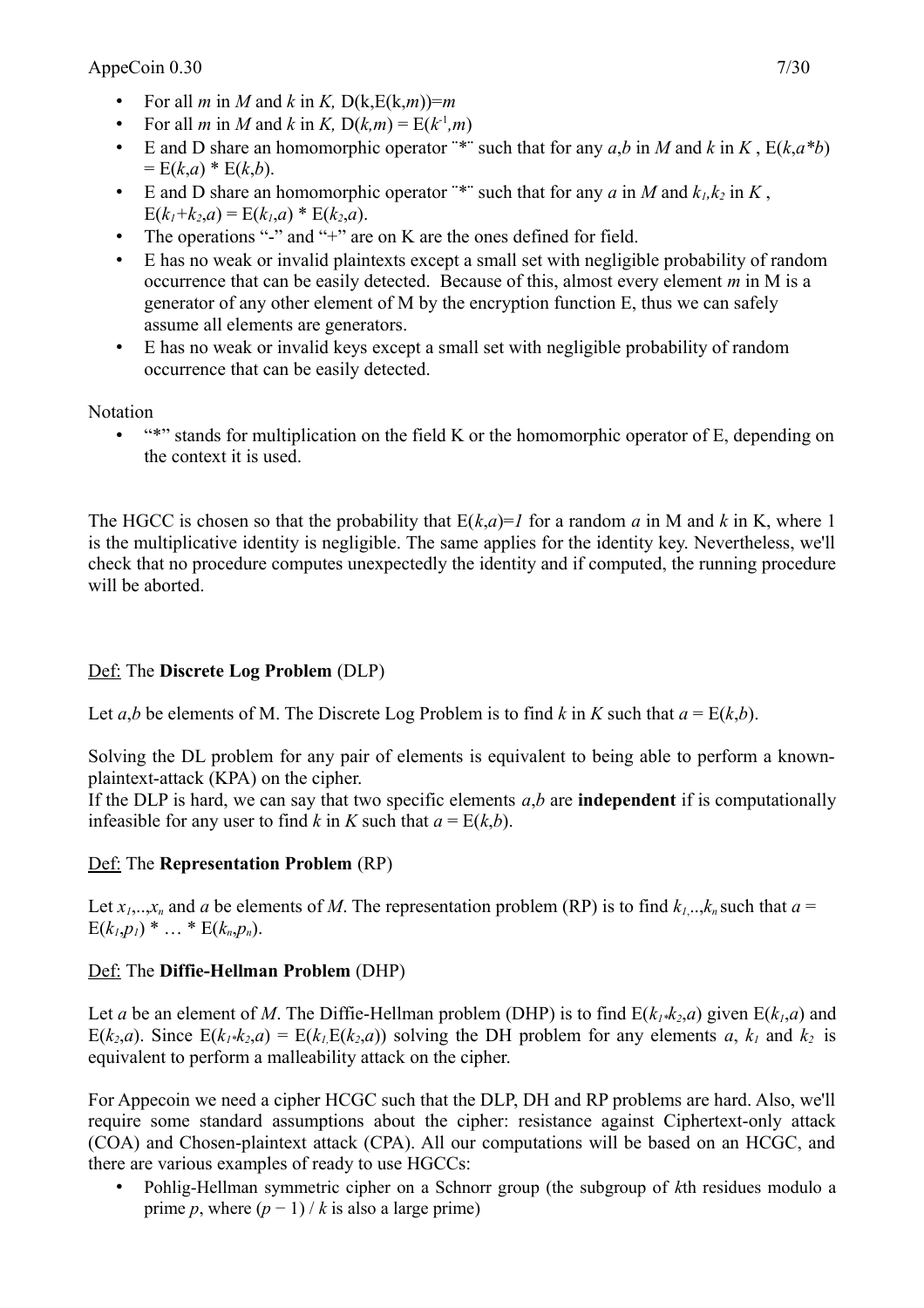- Massey-Omura cryptosystem
- Pohlig-Hellman symmetric cipher on elliptic curves
- Pohlig-Hellman symmetric cipher analog on any other field
- The LUC cryptosystem

So simplify the forthcoming descriptions, instead of using the abstract notation  $E(k, x)$  we'll use the exponential notation commonly used for the  $Z_p$  field, so that  $E(k,m)$  will be noted  $m^k$  (omitting mod p). This notation is helpful since is widely used in cryptography.

# **Abstract definition of Schnorr Signatures with Universal re-encryption**

Def: A **Schnorr signature** scheme over a given HCGC is defined by these algorithms. This definition of Schnorr signatures differs from the standard definition in the fact that there is no public generator, the generator is variable and is part of the public key to allow universal re-encryption f public keys. Also H is a cryptographic hash function.

Key Generation

- Choose a random *x* in K.
- Choose a generator *g* in M.
- $\hbox{-}$  Compute  $y = g^x$
- $(y, g)$  is the public key, *x* is the private key.

Signing: to sign the message *u*

- Choose a random k in K
- $-$  Let  $r = g^k$
- Let  $e = H(u || r)$
- $-$  Let  $s = (k x^*e)$
- (*s*,*e*) is the signature

# Verifying:

- $-$  Let  $r_v = g^s * y^e$
- $-$  Let  $e_v = H(u \,|| \, r_v)$
- If  $e = e_v$  then the signature is authentic.

Universal Re-Encryption of a Public Key

- Let  $(y, g)$  be a public key
- Choose a random *k* in K.
- $(y^k, g^k)$  is the new public key for the same private key.

# Proof:

 $r_v = g^s * y^e = r_v = g^{(k-x^*e)} * g^{x^*e} = E(k-x^*e,g) * E(x^*e,g) = E(k-x^*e + x^*e, g) = g^k = r$ and so  $e_v = H(u \,||\, r_v) = e_v = H(u \,||\, r) = e$ 

The universal re-encryption property requires that the HCGC withstands **Ciphertext indistinguishability** under Chosen-plantext attack, which is provided by the Diffie-Hellman hardness assumption.

In this paper, we've chosen Schnorr signatures over ElGamal or DSA (EC-Schnorr vs. ECDSA) signatures, since verifying Schnorr signatures is faster, and there are some results that prove that key-pairs used in Schnorr signatures can be reused for Diffie-Hellman public key encryption of a session key, such as in DLIES/ECIES, without degrading the overall security [128]. Nevertheless, it's possible to use DSA-like/ElGamal/ECDSA signatures over Schnorr and the properties of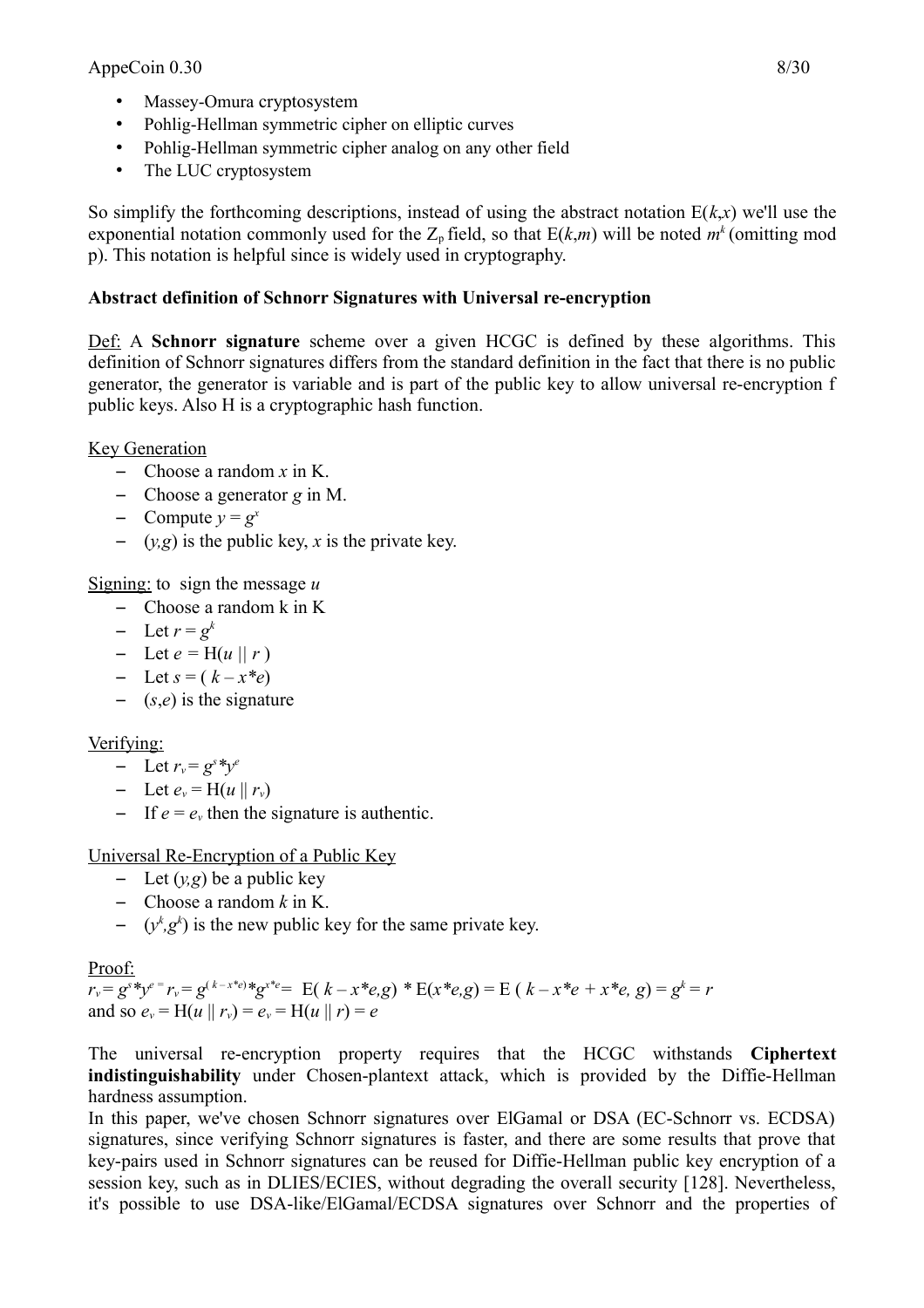an encryption-specific public key.

# **3.1 Bills**

An AppeCoin bill *a* is a tuple  $(a_{s1}, a_{s2}, a_t, a_u, a_v, a_w)$  that consists of six fields:

- 1.  $a_{s1}$  and  $a_{s2}$  represent a destination address, and hides the private value *s*
- 2.  $a<sub>v</sub>$  represents the bill value, and hides the private value  $v$
- 3. *at* represents the first DH masking of the bills value, and hides the private value *t*
- 4. *au* represents the unit of value, and hides the private value *u*
- 5. *aw* represents the second DH masking of the bills value, and hides the private value *w*

The system is defined by the HCGC and three generators of the message space *g*, *a* and *b*, where *g*, *a* and *b* are pairwise independent.

The destination is represented is by the tuple  $(a_{s1}, a_{s2}) = (g, g')$ , where *s* is a private key known only to the last receiver of the bill that represents the destination address and *g*' is a random generator of the message space, chosen by the last sender of the bill.

The bill value  $\nu$  is encoded in a the "exponent" (the encryption key of the HCGC) of a generator, masked by two other exponent values:  $a_v = a_u^{w_v}$ , where  $a_t = a_u^t$  and  $a_w = a_u^w$ , and  $t, v, w$  are secret values. This masking which result in the encryption of the value *v*, such as finding *v* is equivalent to breaking Diffie-Hellman in the HCGC. The unit of value (u) is a field that is used to track the changes on the  $a<sub>v</sub>$  field when the bill is encrypted: it's a witness of all encryptions that a bill undergoes. The bill value is the monetary amount transferred and this value is blinded by a Diffie-Hellman exponent.

The owner of a bill must keep track of the secret tuple (*s*,*t*,*u*,*v,w*) for each bill. All secret values correspond exactly to the discrete logarithms of the corresponding terms to the base  $a<sub>u</sub>$ . When the bill is created, then  $a_u = d$ . After the bill undergoes encryptions, this will not normally hold.

Now we'll define procedures that operate on bills:

- $r: K \leftarrow$  **GenRandKey()** is a random/pseudorandom key generation function.
- $r : M \leftarrow$  **GenRandMsg()** is a random/pseudorandom message generation function.
- P : Permutation ← **GenRandPerm()** is a random/pseudorandom permutation generation function from the non-negative integers to the non-negative integers.
- *b* : Bill *←* **TransferBill***(d :K, a :* Bill*)* is a Bill that has been transferred to the destination address *d*.
- *b* : Bill  $\leftarrow$  **EncryptBill**(*k* : K, a : Bill) is a Bill encryption function with the key k.
- *U*<sup>\*</sup>: List<Bill> ← **ShuffleBills**(*C*<sup>\*</sup>: List<Bill>, *k* : K, *P* :Permutation ) is a shuffle function and re-encryption with key *k* that transforms the bills  $c_1, \ldots, c_n$  into the bills  $u_1, \ldots, u_n$ , where  $U^* = (u_1, \ldots, u_n)$  and  $C^* = (c_1, \ldots, c_n)$ , using the permutation P.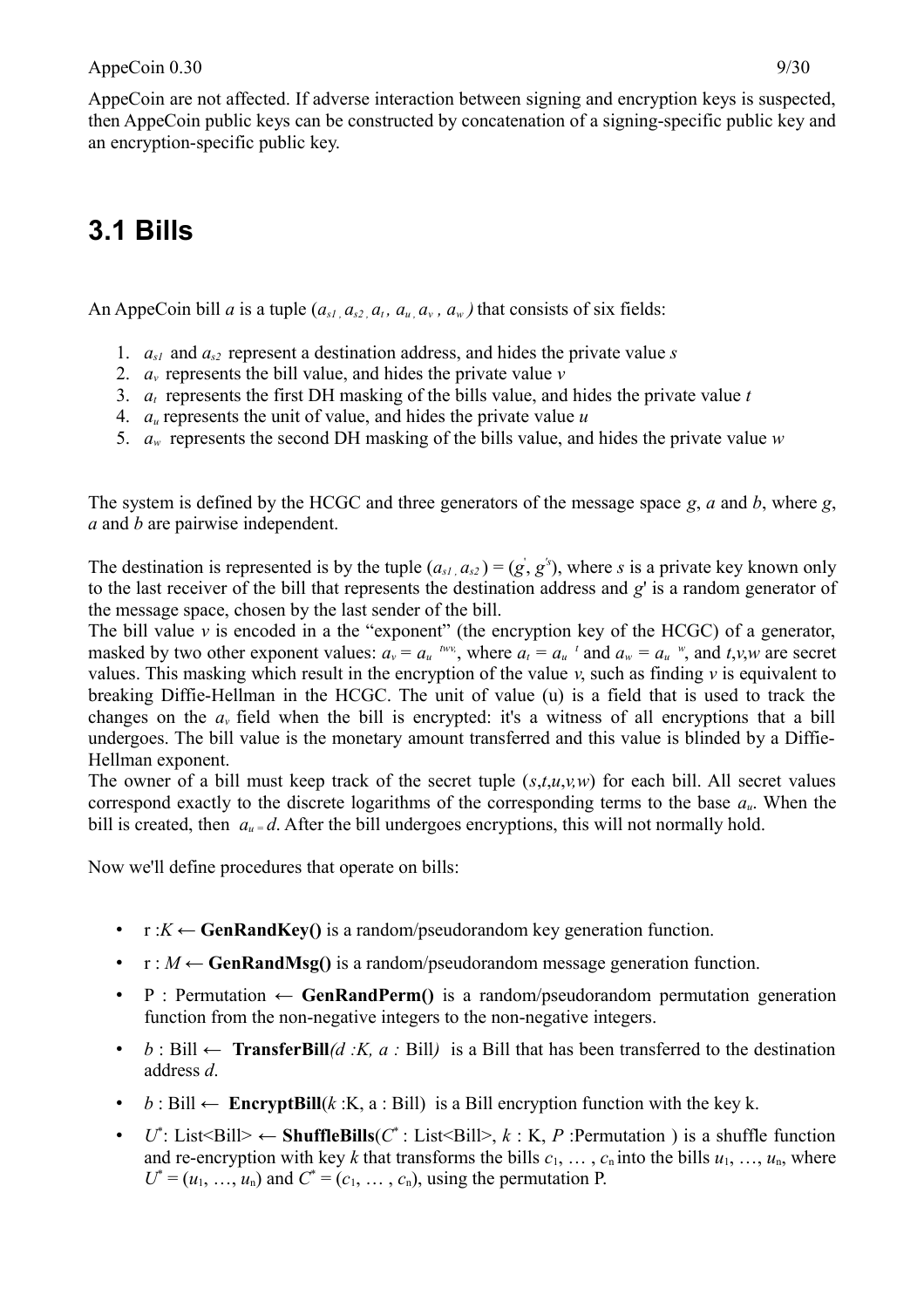- *p* : SProof  $\leftarrow$  **GetBillShuffleProof**( $A^*$ , $B^*$ : List<Bill>,  $k$  : K) is a function that returns a practical non-interactive zero-knowledge proof that the Shuffle operation has been done correctly. There are two versions of this function, one uses the classical cut-and-choose method and the other uses a new method in which the number of modular exponentiations does not depend on the number of elements shuffled.
- *b*:Boolean ← **VerifyBillShuffleProof** $(A^*,B^*:$  List<Bill>,  $p:$  SProof ) is a function that verifies a zero-knowledge proof *p* and returns true if it is correct, and false otherwise.
- (*s,e*) : M← **Sign**(*s* : K, *s1,s<sup>2</sup>* : M, *u* :Message) is function that returns a signature of the message *u* using the public key (*s1,s2*) and the private key *s* of URe-Schnorr signatures.
- *b*: Boolean  $\leftarrow$  **VerifySig**(*s,e*: M,  $s_1, s_2$  : M, *u* : Message) is the verification function for the Ure-Schnorr signature  $(s,e)$ , for the public key  $(s<sub>i</sub>,s<sub>2</sub>)$  and the message *u*.

Notation:  $(a,b)$ : M means that both a and b are fields of type M.

- $(y,g)$ : M,  $x: K \leftarrow$  **GenPubPrivKey()** is a function that generates a new public and private key-pair: *y* and *g* are public, and *x* is private.
- $(y', g') : M \leftarrow U$ **rePubKey(**  $y, g : M$ ) is a function that returns a re-encryption of the public address  $(y, g)$  with a new random key.

| <b>GenRandKey</b> |                              |  |
|-------------------|------------------------------|--|
| Output:           |                              |  |
| k:K               |                              |  |
|                   | 1. Choose a random $k$ in K. |  |
|                   | 2. Output $k$ .              |  |

Figure 1

| <b>GenRandMsg</b> |                                        |  |
|-------------------|----------------------------------------|--|
| Output:           |                                        |  |
|                   | m: M                                   |  |
|                   | 1. Choose a random generator $m$ in M. |  |
|                   | 6. Output $m$ .                        |  |

Figure 2

| <b>TransferBill</b> |  |
|---------------------|--|
| Input:              |  |
| d:K                 |  |
| $a:$ Bill           |  |
| Output:             |  |
| $b:$ Bill           |  |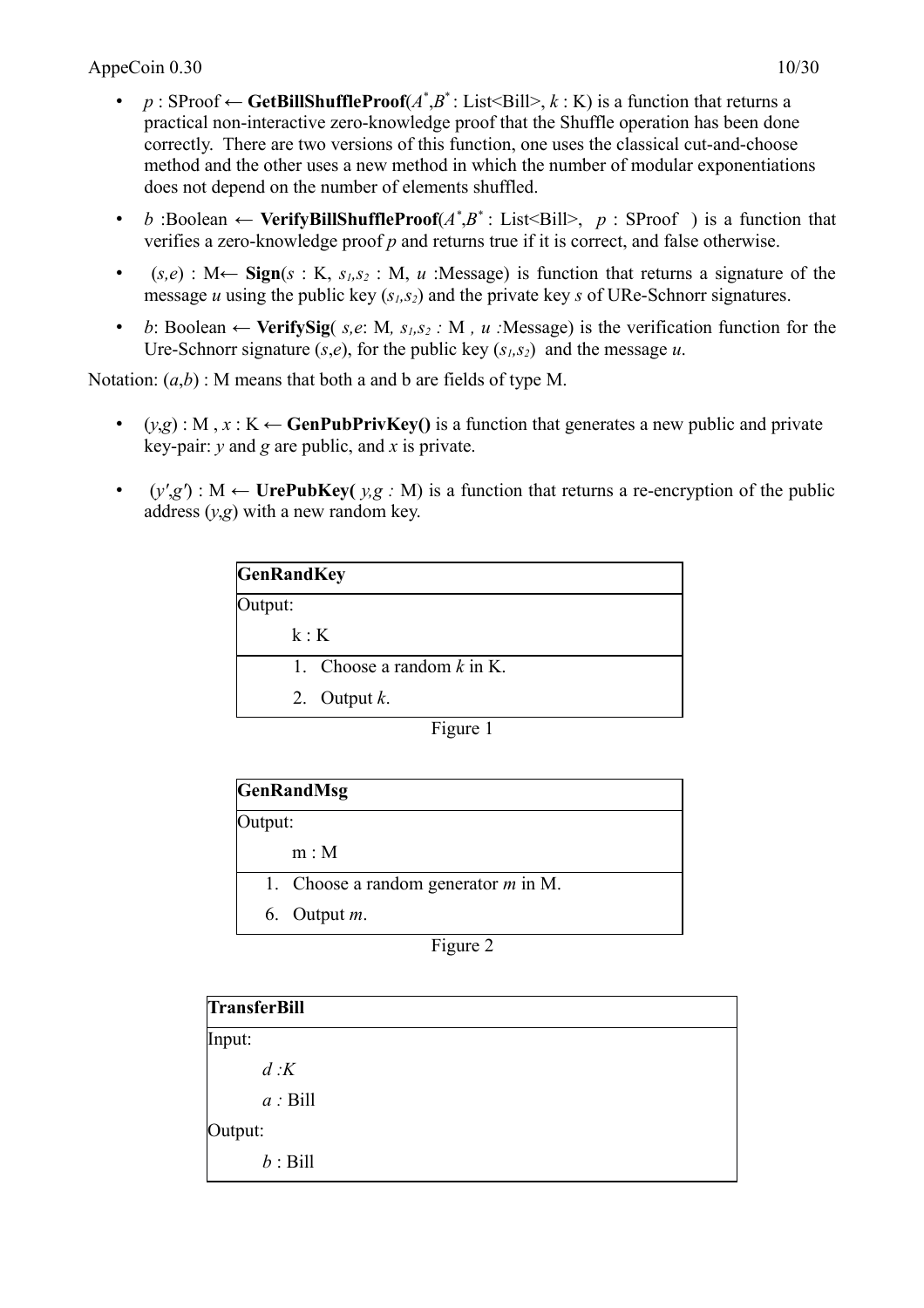| 1. Let $a = (a_{s1}, a_{s2}, a_{t}, a_{u}, a_{v}, a_{w})$ |
|-----------------------------------------------------------|
| 2. Let $b = (b_{s1}, b_{s2}, b_t, b_u, b_v, b_w)$         |
| 3. Let $m := \text{GetRandMsg}()$                         |
| 4. $b_{s2} := m$                                          |
| 5. $b_{s} = m^d$                                          |
| 6. $b_t := a_t$                                           |
| 7. $b_u := a_u$                                           |
| 8. $b_v = a_v$                                            |
| 9. $b_{vw} = a_w$                                         |
| 10 return $h$                                             |

```
Figure 3
```

| <b>EncryptBill</b> |                                                   |  |
|--------------------|---------------------------------------------------|--|
| Input:             |                                                   |  |
|                    | k:K                                               |  |
|                    | $a:$ Bill                                         |  |
| Output:            |                                                   |  |
|                    | $b:$ Bill                                         |  |
|                    | 1. Let $a = (a_{s1}, a_{s2}, a_t, a_u, a_w, a_w)$ |  |
|                    | 2. Let $b = (b_{s1}, b_{s2}, b_t, b_u, b_v, b_w)$ |  |
|                    | 3. $b_{s} = a_{s}^{k}$                            |  |
|                    | 4. $b_{s2} = a_{s2}^k$                            |  |
|                    | 5. $b_t := a_t^k$                                 |  |
|                    | 6. $b_u := a_u^k$                                 |  |
|                    | 7. $b_v = a_v^k$                                  |  |
|                    | 8. Return b                                       |  |



| <b>ShuffleBills</b>          |  |
|------------------------------|--|
| Input:                       |  |
| $A^*$ : List < Bill >        |  |
| k:K                          |  |
| $P$ : Permutation            |  |
| Output:                      |  |
| $B^*$ : List $\leq$ Bill $>$ |  |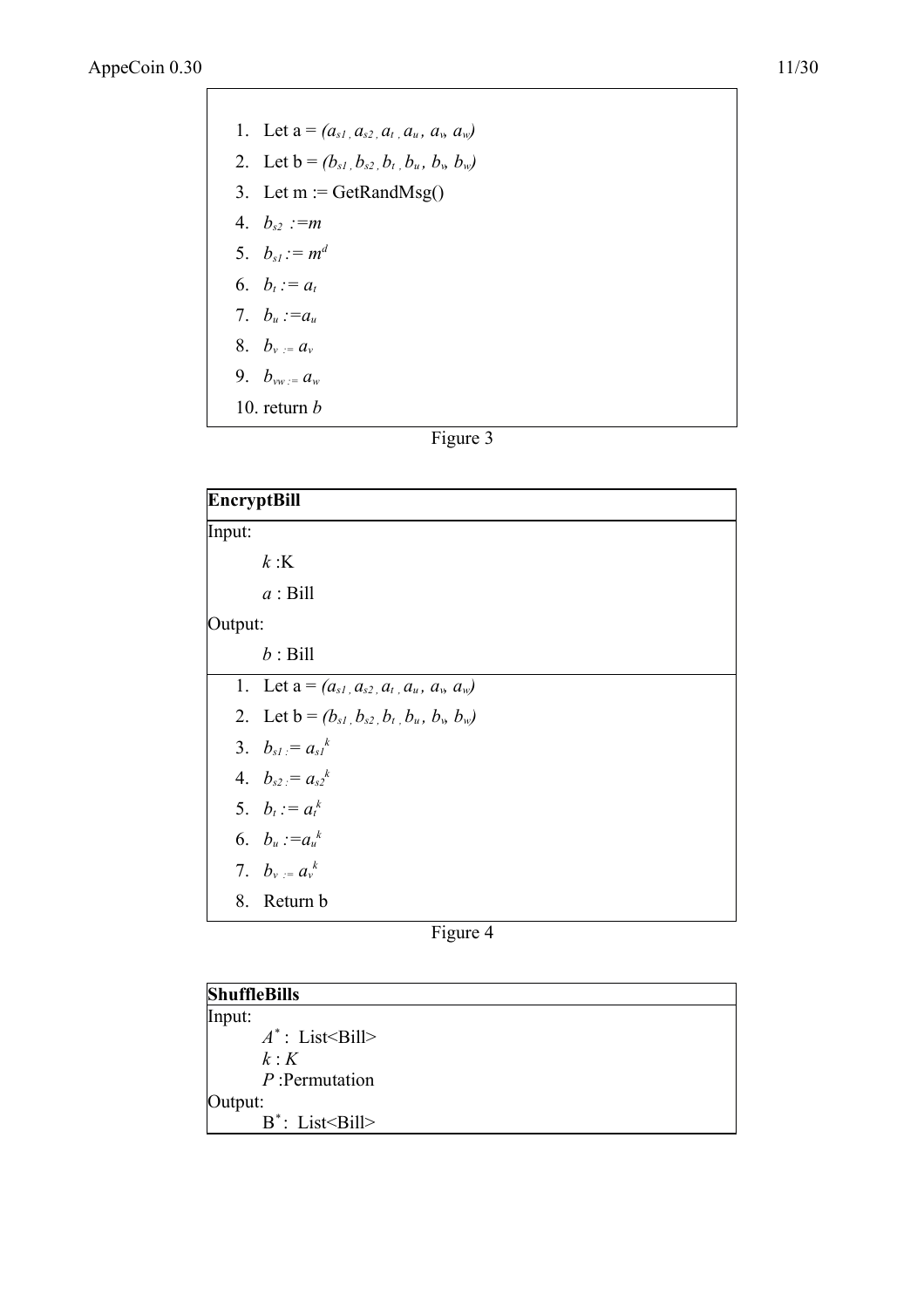- 1. Let  $B^* = (b_1, ..., b_n)$
- 2.  $r := \text{GenRandKey}()$

3. For each  $1 \le i \le n$ 

3.1.  $b_i$ : = EncryptBill( $r$ , $A_{[P(i)]}$ ) 4. Output *B \**

Figure 5

|    | GetBillShuffleProof_CutAndChoose (cut and choose)        |
|----|----------------------------------------------------------|
|    | Input:                                                   |
|    | $A^*$ , $B^*$ : List < Bill >                            |
|    | $k \cdot K$                                              |
|    | $P$ : Permutation                                        |
|    | Output:                                                  |
|    |                                                          |
|    | C Blob<br>1. Let $A^* = (a_1, , a_n)$                    |
|    | 2. Let $B^* = (b_1, \ldots, b_n)$                        |
| 3. | Append $s$ to $C$ .                                      |
|    | 4. Repeat <i>s</i> times                                 |
|    | 4.1. Choose a random permutation $Q$ .                   |
|    | 4.2. Let $Z_s^* = (z_1, \ldots, z_n)$                    |
|    | 4.3. $r_s$ : = GetRandKey()                              |
|    | 4.4. For each $1 \le i \le n$                            |
|    | 4.4.1. $z_{s,i}$ : = EncryptBill( $r_s$ , $b_{[Q(i)]}$ ) |
|    | 4.5. Save $Z_s$ into C.                                  |
| 5. | Let $h :=$ HASH(C)                                       |
|    | 6. Let $h_i$ be the <i>j</i> -bit of h.                  |
| 7. | For $j$ from 1 to $s$                                    |
|    | 7.1. If $h_i = 1$ then                                   |
|    | 7.1.1. Let $k' = k * r_s$                                |
|    | 7.1.2. Append $k'$ to $C$                                |
|    | 7.1.3. For $i$ from 1 to $n$ do                          |
|    | 7.1.3.1. Append $Q(P(i))$ to C.                          |
|    | 7.2. If $h_i = 0$ then                                   |
|    | 7.2.1. Append $r_s$ to C.                                |
|    | 7.2.2. for $i := 1$ to n                                 |
|    | 7.2.2.1. Append $Q(i)$ to C.                             |



| VerifyBillShuffleProof CutAndChoose |  |
|-------------------------------------|--|
| Input:                              |  |
| $A^*, B^*, C$ :Blob                 |  |
| [Output:                            |  |
| Boolean                             |  |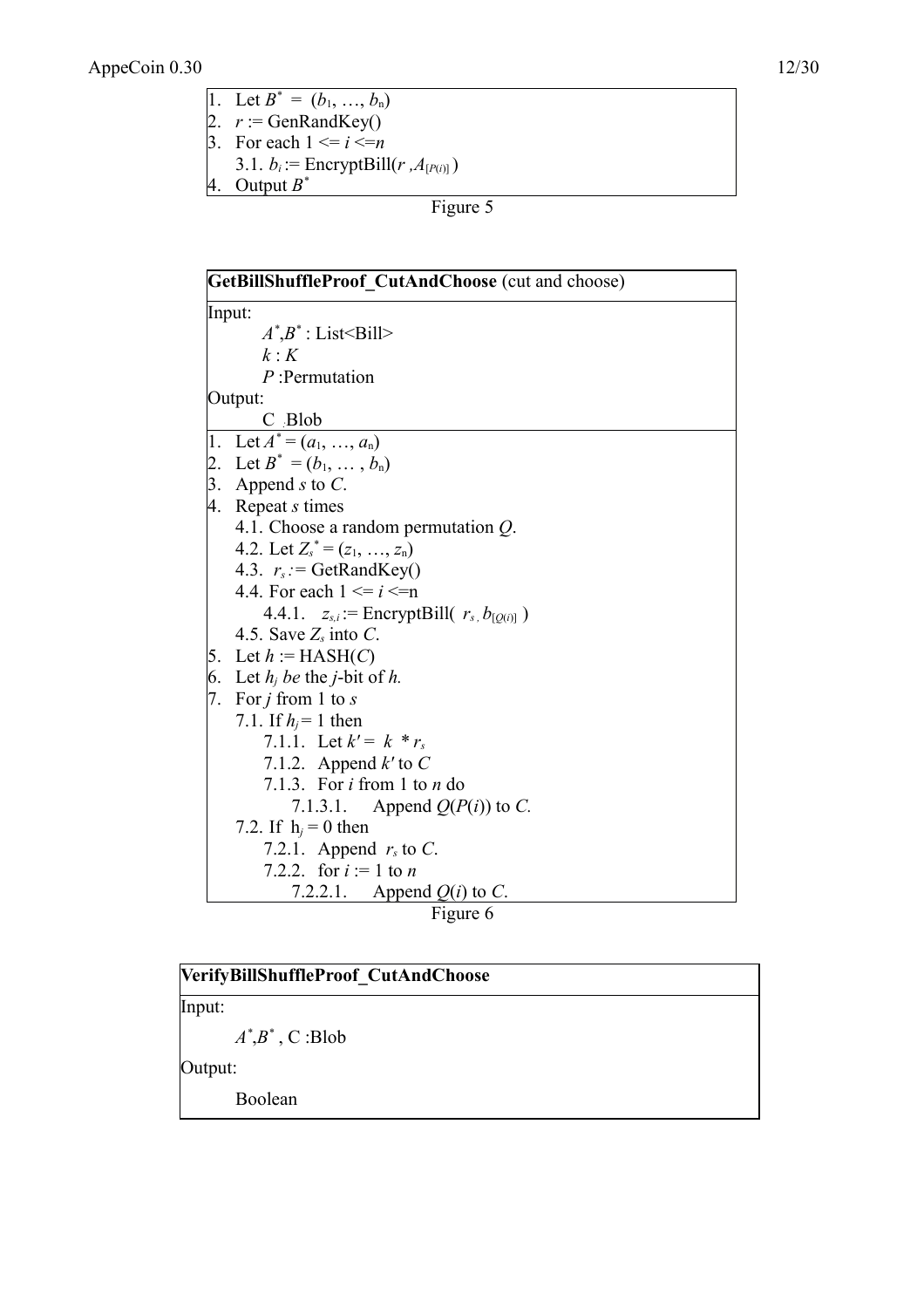1. Extract *s* from stream *C.* 2. Check that *s* is equal or higher than the expected security threshold. 3. For  $i :=1$  to s do 3.1. Extract  $Z_s$  from C into D. 4. Let  $h :=$  HASH(D) 5. Let  $h_i$  *be* the *j*-bit of  $h$ . 6. Let  $A^* = (a_1, ..., a_n)$ 7. Let  $B^* = (b_1, \ldots, b_n)$ 8. If  $h_j = 1$  then 8.1.Extract *k'* from *C*. 8.2.For *i* from 1 to *n* do 8.2.1. Extract j from *C* 8.2.2. If index j has already been used, then return false. 8.2.3. Check that Encrypt( $b_i$ ,  $k'$ ) =  $z_i$ . If not equal return false. 9. If  $h_i = 0$  then 9.1. Extract *r<sup>s</sup>* 9.2. for  $i := 1$  to *n*  9.2.1. Extract *qs,i* from *C*. 9.2.2. If index  $q_{s,i}$  has already been used, then return false. 9.2.3. Check that Encrypt( $a_{[q(s,i)]}, r_s$ ) =  $z_i$ . If not equal return false. 10. Return true

#### Figure 7

| <b>GetBillShuffleProof Linear</b> (modexp count independent on the<br>number of elements) |  |  |  |
|-------------------------------------------------------------------------------------------|--|--|--|
| Input:<br>$A^*$ , $B^*$ : List < Bill ><br>k:K<br>$P$ : Permutation                       |  |  |  |
| Output:<br>$C$ Blob                                                                       |  |  |  |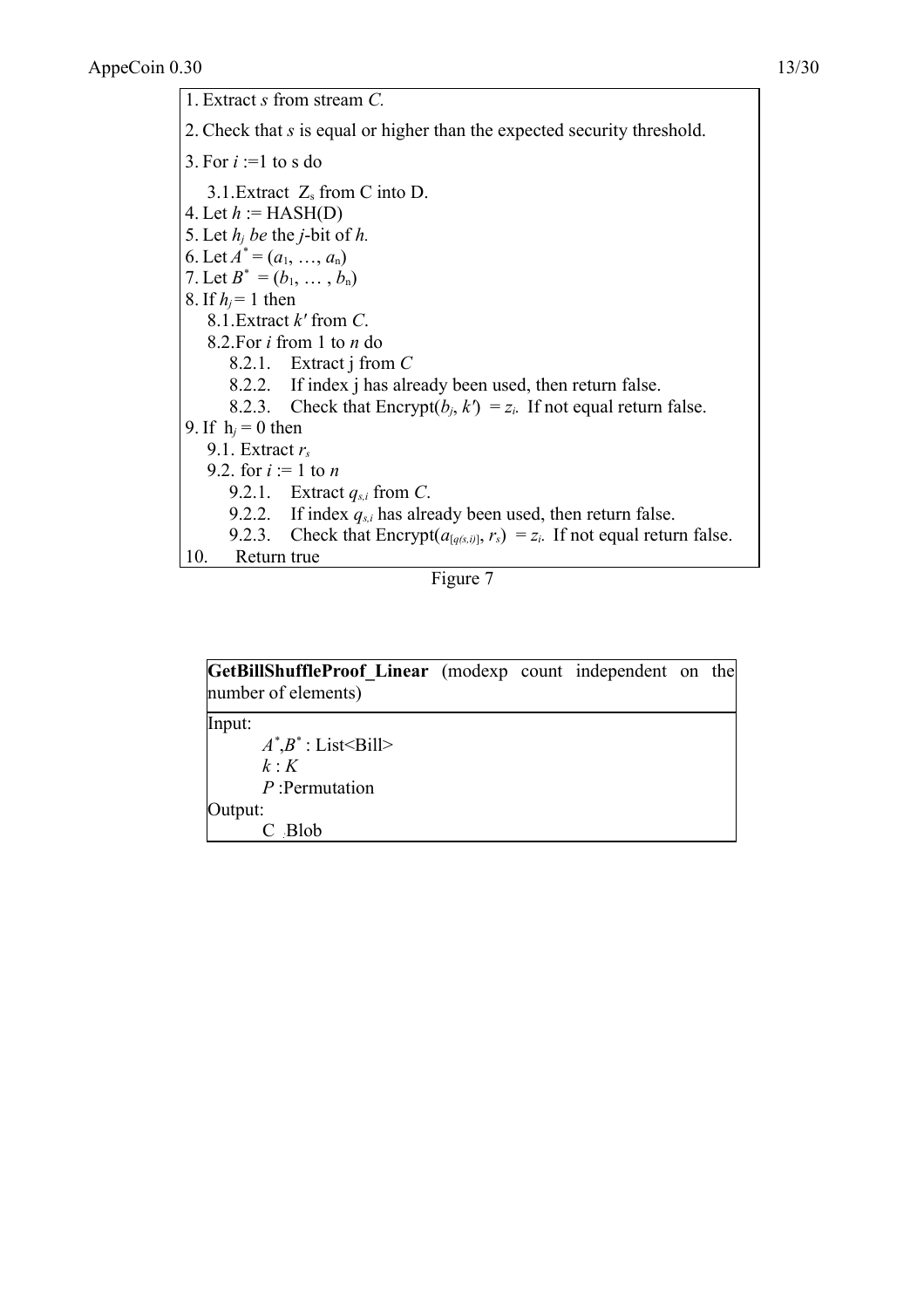8. Let  $A^* = (a_1, \ldots, a_n)$  where each bill is expanded in its components 9. Let  $B^* = (b_1, \ldots, b_n)$  where each bill is expanded in its components 10. Append *s* to *C*. 11. For u from 1 to *s* 11.1. Choose a random value  $t_u$ 11.2. If  $u \le s/2$  then  $W = A$  else  $W = B$ 11.3. Choose a deterministic cryptographically pseudorandom subset  $S_u$  of indexes of the elements in W based on  $t_u$ as seed 11.4.  $w := \text{Product}(i \text{ in } S_u: W_i)$ 11.5.  $r_u := \text{GetRandKey}(\text{seed} = t_u)$ 11.6.  $z_u := \text{EnergyBill}(r_s, w)$ 11.7. Save *zu* into *C*. 12. Let  $h := \text{HASH}(C)$ 13. Let  $h_i$  *be* the *j*-bit of  $h$ . 14. For *j* from 1 to *s* 14.1. If  $(h_i = 0)$  then  $14.1.1$ . if  $(j < s/2)$ 14.1.1.1. Append *ts* to *C*. 14.1.1.2. else 14.1.1.3. Append (k\**ts)* to *C*. 14.1.1.4. Append *#Su* to *C* 14.1.1.5. For *i* from 1 to #*A\** 14.1.1.5.1. if (P[*i*] in *Su*) then 14.1.1.5.1.1. Append *i* 14.2. If  $(h_i = 1)$  then 14.2.1. if  $(j \le s/2)$ 14.2.1.1. Append  $(t_s * k^1)$  to C. 14.2.1.2. Append *#Su* to *C* 14.2.1.3. For *i* from 1 to #B*\** 14.2.1.3.1. *if*  $(P^{-1}[i]$  in  $S_u$ *)* then 14.2.1.3.1.1. Append *i* 14.2.1.4. else 14.2.1.5. Append *ts* to *C*.

Figure 8

|          | <b>GenPubPrivKey Linear</b>                        |  |
|----------|----------------------------------------------------|--|
| utput    |                                                    |  |
|          | $(y,g)$ : M                                        |  |
|          | $x \cdot K$                                        |  |
|          | 1. $x := \text{GetRandKey}()$                      |  |
|          | 2. Let g be a fixed system-wide default generator. |  |
|          | 3. $y := g^x$                                      |  |
|          | 4. Return $(y, g)$ , x                             |  |
| Figure 8 |                                                    |  |

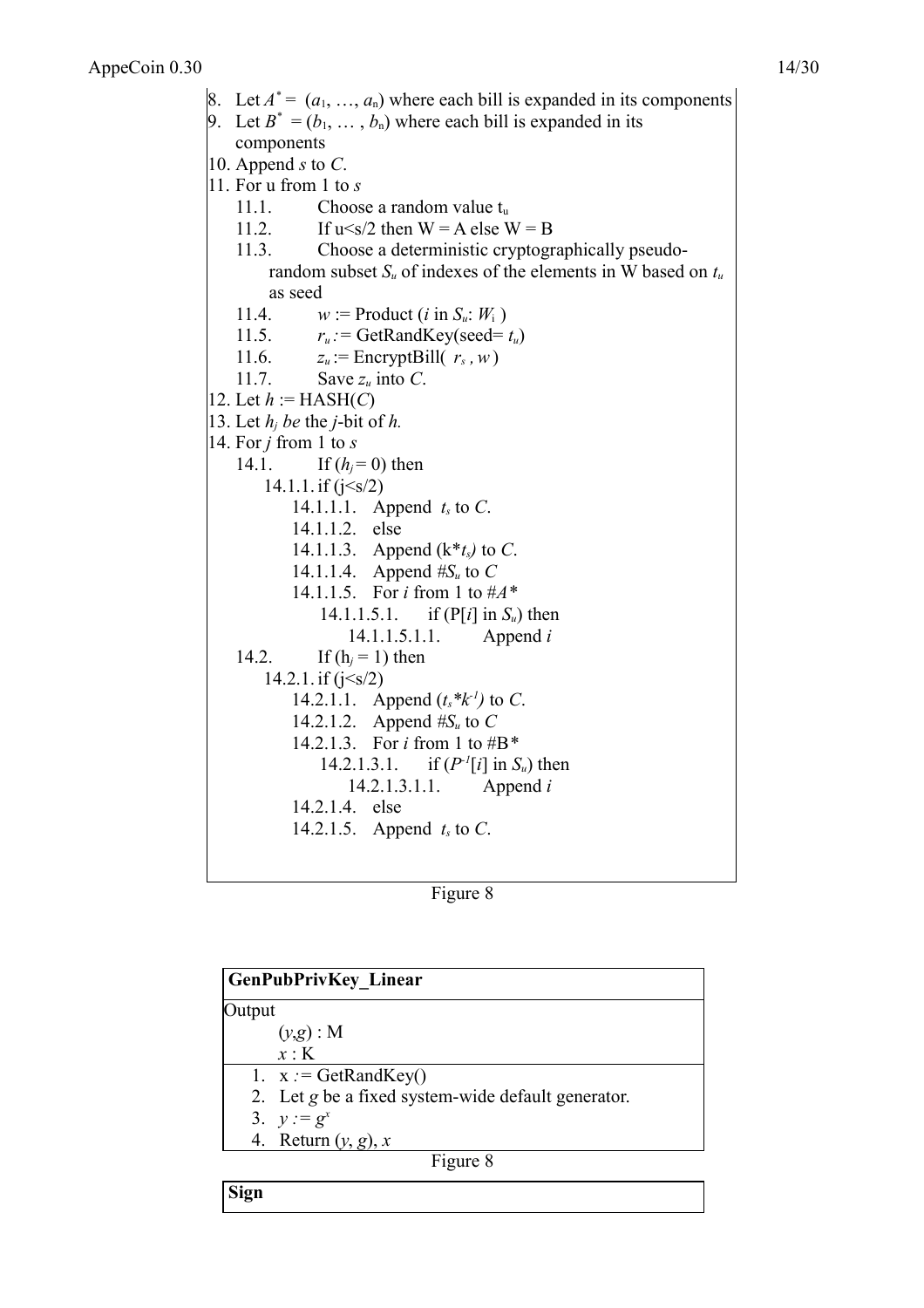| Input  |                               |
|--------|-------------------------------|
|        | x:K                           |
|        | $S_l, S_2$ : M                |
|        | $u$ : Message                 |
| Output |                               |
|        | $(s,e)$ : M                   |
|        | 5. $k := \text{GetRandKey}()$ |
|        | 6. $r := g^k$                 |
|        | 7. $e := H(u    r)$           |
|        | 8. $s := (k - x^*e)$          |
|        | 9. Return $(s,e)$             |

| our |  |
|-----|--|
|-----|--|

| VerifySig                                              |
|--------------------------------------------------------|
| Input:                                                 |
| s.e. M                                                 |
| $S_l, S_2$ : M                                         |
| $u$ : Message                                          |
| Output                                                 |
| $b$ :Boolean                                           |
| 1. $r_v := g^s * y^e$                                  |
| 2. $e_v := H(u    r_v)$                                |
| 3. If $e = e_v$ , then return True, else return False. |
| Figure 10                                              |

| URePubKey                        |  |
|----------------------------------|--|
| Input:                           |  |
| $(y,g)$ : M                      |  |
| Output                           |  |
| (y', g') : M                     |  |
| 4. $k := \text{GetRandKey}()$    |  |
| 5. $y' := y^k$<br>6. $g' := g^k$ |  |
|                                  |  |
| 7. Return $(y', g')$             |  |

#### Figure 11

To prove that *a* owns a bill, the owner can show the secret value *s* or prove he knows *s* in zero knowledge. If the owner shows *s*, then anyone can impersonate the owner and transfer the bill, so the owner must prove the knowledge of s without revealing it. Also during the proof of knowledge of s, the owner must be able to associate the identity of the receiver of the bill, so that the proof is also a signature of the new address.

Bills can be created by money minting, such as when the solver of a block in a block-chain system is rewarded, or when some bills are combined into a new bill. When a bill is created by money minting, the exact value of the bill is public, so the owner must commit to such value, and everybody is able to verify the correctness of the construction of a new bill. When a bill is created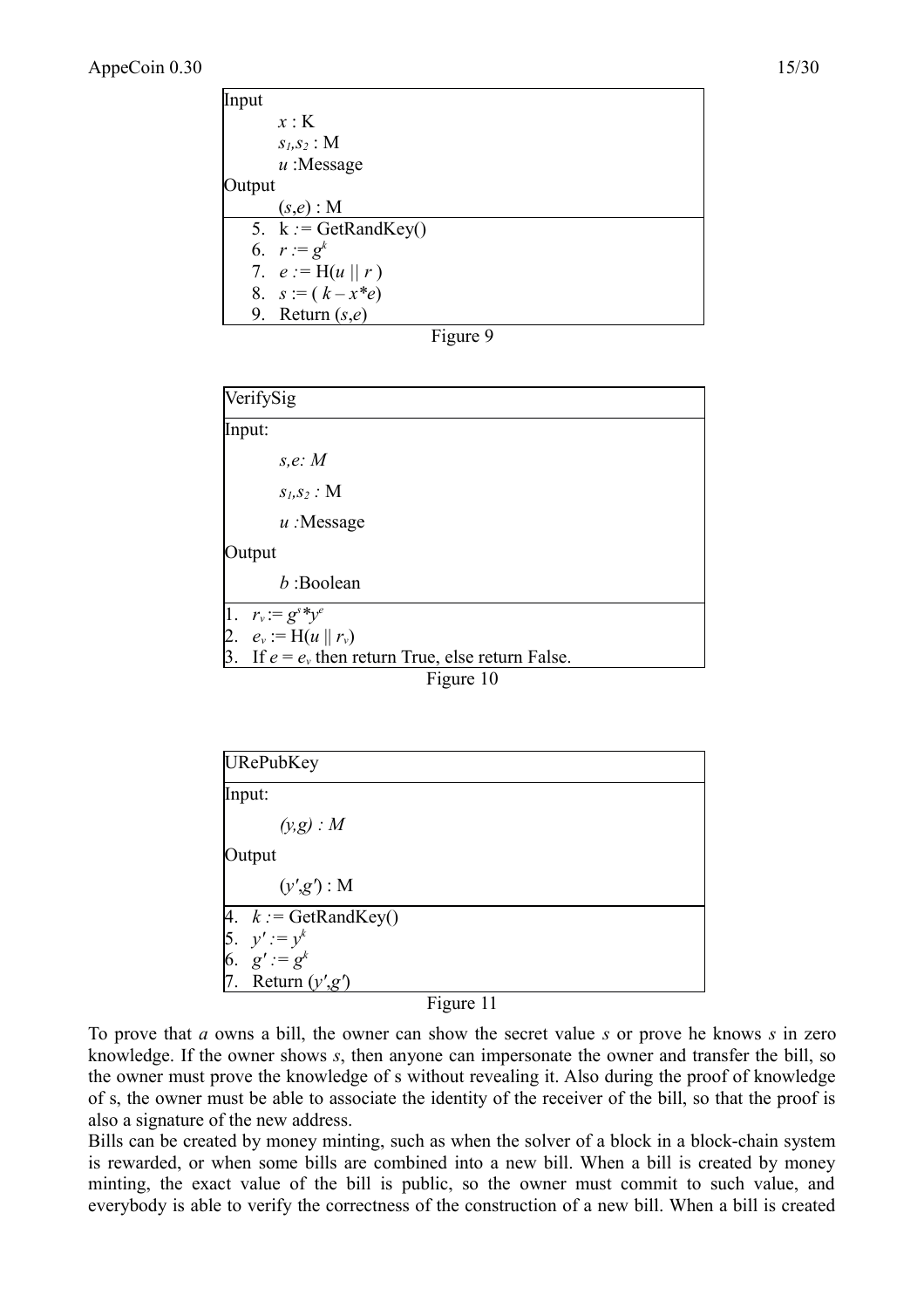by combination, it's necessary to prove that the new bills value is in the acceptable range without revealing the value. This is done by a special zero knowledge proof.

Before the sender can transfer a bill, the sender must receive the public key (or address) related to the receiver for the Ure-Schnorr signature scheme. The receiver doesn't need to generate an address each time he receives a bill, since the sender can randomize the destination address by the universal re-encryption procedure. To transfer the bill the sender broadcasts a special transaction where he proofs the knowledge of the current destination address (the secret value *s*) and simultaneously and atomically asks peers to replace the term *as* of the bill with a new destination address.

Encrypted bills are not self-describing and some information required to decode the contents of a bill (more precisely the monetary value) need to be transferred on a private channel between the parties involved in the transaction. This is the monetary amount unblinding secret. A split transmission (public payment, private unblinding secret) is preferred to keep the block-chain, or any other storage system for the transaction log, as small as possible. This private channel can be supported by the same peer-to-peer network or by direct connection between payee and payer. If a direct connection is used, then the Tor network can be used to maintain full anonymity. In this paper, we will present another alternative, similar to the BitMessage protocol, in which the same peer to peer network used for sending transactions is used to send informational messages. These messages must be held in the network nodes memory for some time (e.g. 1 week). During that period the payment receiver will be able to receive the associated information if he connects to the network. When this period is over, the receiver would need to contact the sender to be sent the associated information again. Also, the payer can send this information to an e-mail account of the receiver.

In the following description, fields in brackets represent the additional description information that must be sent by some other communication channel.

#### **Destination Address**

Our destination addresses are modeled by a tuple (*y*,*x*) where the the owner of the address knows *s* such that  $y=E(s,x)$  (or  $y=x^s$  in exponential notation). To sign, we need a proof of knowledge of *s* and a certain message to authenticate. This could be done in zero knowledge and non-interactively using a cut-and-choose method and Fiat-Shamir heuristic, nevertheless we'll use URe-Schnorr Signatures that has the advantage of much shorter signatures. While Schnorr signatures are not zero knowledge, the security of this signature scheme has been well established in practice.

A destination address can be specified in a expanded or compact format. In the expanded format, a destination address is the tuple  $(y,x)$ . In the compact format, the destination address is a value  $y$  such that  $y = g^s$  where g is a fixed generator specified in the system. For example, if AppeCoin is implemented over  $Z_p$ , and  $p$  is 1024 bits long, then the compact address format is 128 bytes long. If AppeCoin is implemented over the elliptic curve secp256k1, then a compact destination address size is 32 bytes long. Compact addresses are published by individuals to identify themselves, while expanded addresses are found in bills.

#### **Creation of Open Bills**

An open bill is an encrypted bill whose monetary value is evident for all users. The creation of open bills is needed for minting money. Money can be minted in different procedures of the p2p protocol. For example, solving a block by generating a proof of work is generally rewarded by a fixed amount of minted currency.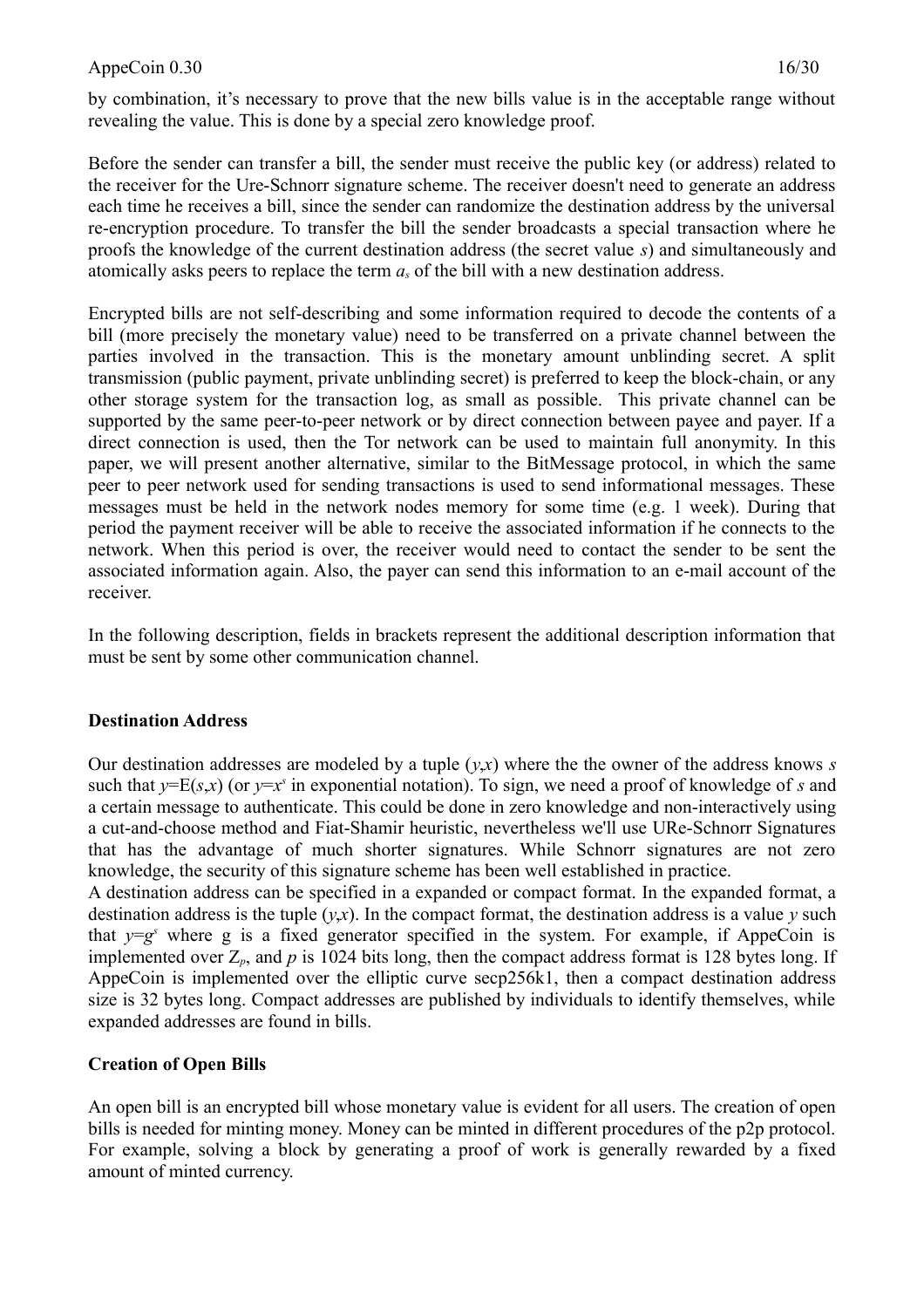Given the value *v* publicly known, let *x* be the private key for the owner of the bill. The public bill *a* is created by using the procedure shown in figure 15.

| <b>CreateOpenBill</b> |                                                   |  |  |
|-----------------------|---------------------------------------------------|--|--|
| Input                 |                                                   |  |  |
|                       | $(s_l,s_2)$ : public key                          |  |  |
|                       | $v:$ Integer (monetary value)                     |  |  |
| Output                |                                                   |  |  |
|                       | $a = (a_{s1}, a_{s2}, a_t, a_u, a_v, a_w)$ : Bill |  |  |
|                       | 1. $a_{sI} := s_I$                                |  |  |
|                       | 2. $a_{s2} := s_2$                                |  |  |
|                       | 3. $a_t := d$                                     |  |  |
|                       | 4. $a_u := d$                                     |  |  |
|                       | 5. $a_v := d^v$                                   |  |  |
|                       | 6. $a_w := d$                                     |  |  |
|                       | 7. Return a                                       |  |  |

# **3.2 Payments**

Payments are done by transferring the ownership of encrypted bills. To transfer the ownership of a bill *a*, the sender must prove the knowledge of the value *s* in field  $a_s = (a_{s1}, a_{s2})$  and in the same operation give new field *as'* which represents the new destination address, such that the previous field  $a_s$  is replaced by the new field. This is done by a signature of  $a_s$ ' for the public key  $(a_{s1}, a_{s2})$  (the signature also cover some other fields transmitted).

Normal payments are uni-directional. The sender generates messages that use hybrid encryption. The messages use the Schnorr public key of the payee as a Diffie-Hellman public key to generate a Diffie-Hellman ephemeral key used for symmetric encryption. Symmetric encryption is specified by the functions **SymEnc**(key,iv, msg) and **SymDec**(key,iv, msg), where the message is encrypted in CTR mode using the given initialization vector iv.

Def: A **payment** consists of one or two messages. The first is the **Public Transfer Message** or **PT\_MSG**. The first message is spread within the p2p network. The second is the **Secret Transfer Message** or **ST\_MSG**. The ST\_MSG is transferred privately between the parties involved, using a direct connection, using Tor or the p2p network itself.

Def: **Public Transfer Message or PT\_MSG =** < H( $a_s$ ), ( $c_1$ ,  $c_2$ )*, h,* ( $s, e$ ) > where

- $H(a<sub>s</sub>)$  is a cryptographic hash of the bill identification. If the receiver user is always online and has a copy of the block chain, then  $H(a_s)$  should be enough to retrieve *a*. This field could also be the minimum binary prefix that unequivocally identified the bill.
- $a_s = (a_{s1}, a_{s2})$  is the identification of bill to transfer that must be changed, let  $a = (a_{s1}, a_{s2}, a_t)$  $a_u, a_v, a_w$ ).
- *c1* replaces *as1*
- $c_2$  replaces  $a_{s2}$
- *h* is an optional sender provided cryptographic hash of the Secret Transfer Message that will be sent along this message: *h*=Hash(ST\_MSG**).** It can be used to prioritize and facilitate the broadcast of the associated ST\_MSG. This may be necessary in order to prevent spam STSs. This is the only value not strictly related to the payment verification that must be stored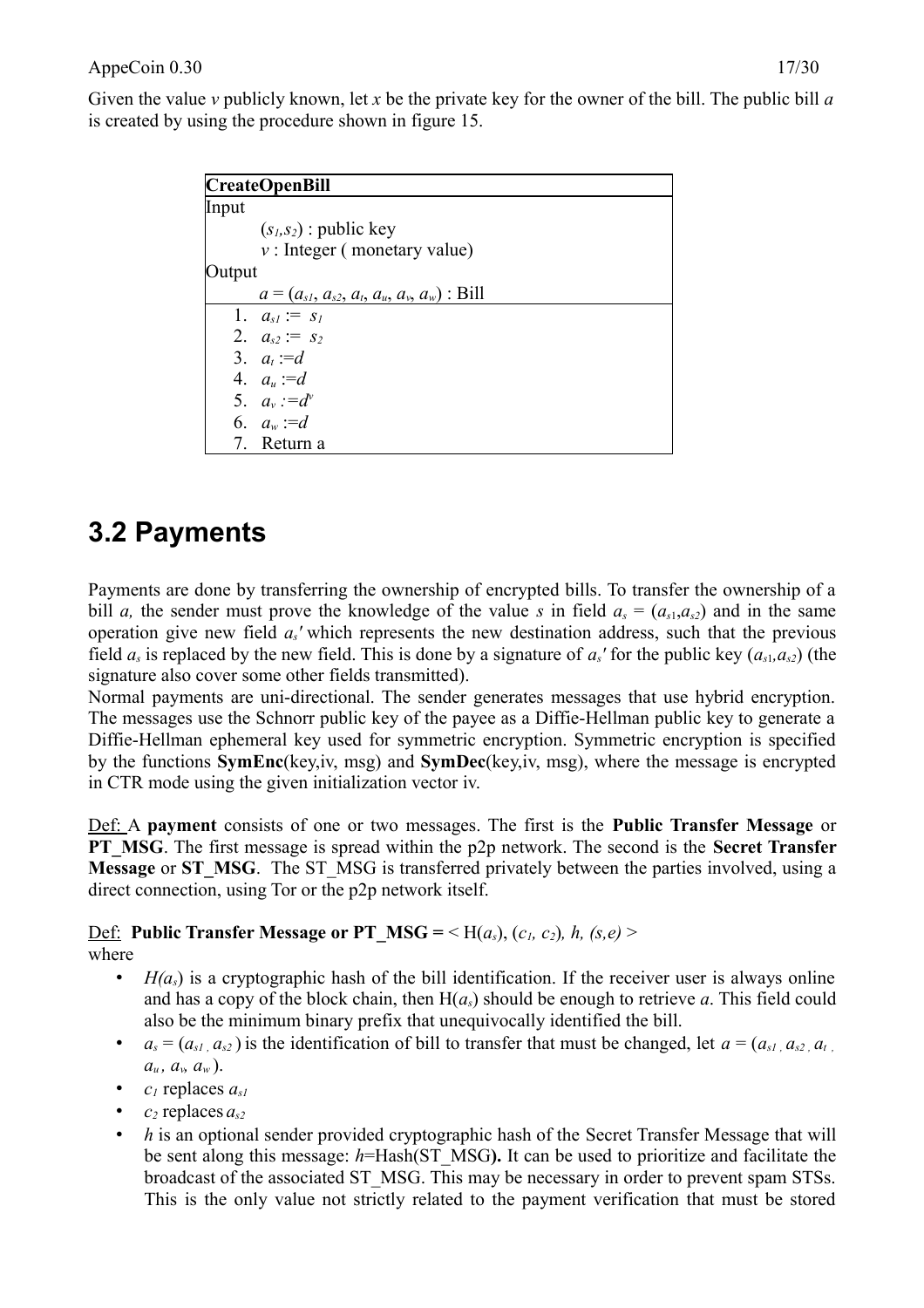along the transaction and cannot be trimmed. Nevertheless, since the size is fixed, the overhead is small.

• (*s,e*) is a signature of the whole PT\_MSG (except for the signature itself) for the Schnorr public key  $(a_{s1}, a_{s2})$ .

if AppeCoin is implemented over  $Z_p$ , and  $p$  is 1024 bits long, then the PT\_MSG is 552 bytes. If AppeCoin is implemented over the elliptic curve secp256k1, then the PT\_MSG is only 168 bytes.

The Secret Transfer Message or ST\_MSG message is essentially the encryption of a the secret values  $(t, v, w)$  using a generic version of IES (Integrated Encryption Scheme). When the private-key encryptor E is implemented in in the discrete log setting, then the public key hybrid encryption DLIES is used. If E is implemented on elliptic curves, then ECIES is used.

<u>Def:</u> **Secret Transfer Message or ST\_MSG (sent via the p2p network) = < H(** $a_s$ **),**  $e_k$ **,**  $e_m$ **,**  $t_m$ **,**  $w_{src}$  $w_{dst}$ 

where:

- *H(a<sub>s</sub>*) is a cryptographic hash of the bill identification.  $a_s = (a_{s1}, a_{s2})$
- $e_k = c_l^k$  where *k* is a random key.  $e_k$  will be used as one of the public terms that build a Diffie-Hellman ephemeral encryption key.
- Let  $K_{DHE} := c_2^k$ .  $K_{DHE}$  is a Diffie-Hellman ephemeral key. Let s be the private key for the Schnorr public key  $(c_1, c_2)$ . Because  $K_{DHE} := c_2^k$  and  $c_2 = c_1^s$ , then the receiver can also compute  $K_{DHE}$  as  $e_k^s = c_1^{ks} = c_2^k$ .
- $K_E \parallel IV \parallel K_M = \text{KDF}(K_{DHE})$ . KDF is a key derivation function. If  $K_{DHE}$  is not a bit-string, but a tuple, then  $K_{DHE}$  is converted to a bit-string. In ECIES, the x-coordinate of the point is taken.
- $K<sub>E</sub>$  is a symmetric encryption. IV is the chaining mode initialization vector
- $K_M$  is a MAC key
- $e_m$  := SymEnc( $S_k$ , IV,  $(t, v, w)$ ) (this is the monetary amount blinding secret)
- $t_m := \text{MAC}(K_M, e_m)$
- $w_{src}$  is a small sender provided value (e.g. no more than 64 bytes) that can be used by the receiver to identify the sender for reimbursements. In that case, this value is specified in the *wdst* field.
- $w_{dst}$  is a small receiver provided value (e.g. no more than 64 bytes) that can be used by the receiver to detect if the payment was sent to the receiver, without checking using expensive modular exponentiation or requiring the private key *s*.

The MAC computation and verification may not be used, since the ST\_MSG is signed in the PT\_MSG, and the receiver won't open a ST\_MSG message before the associated PRM has been received. Nevertheless, it's included to adhere to the standard.

**SendBill**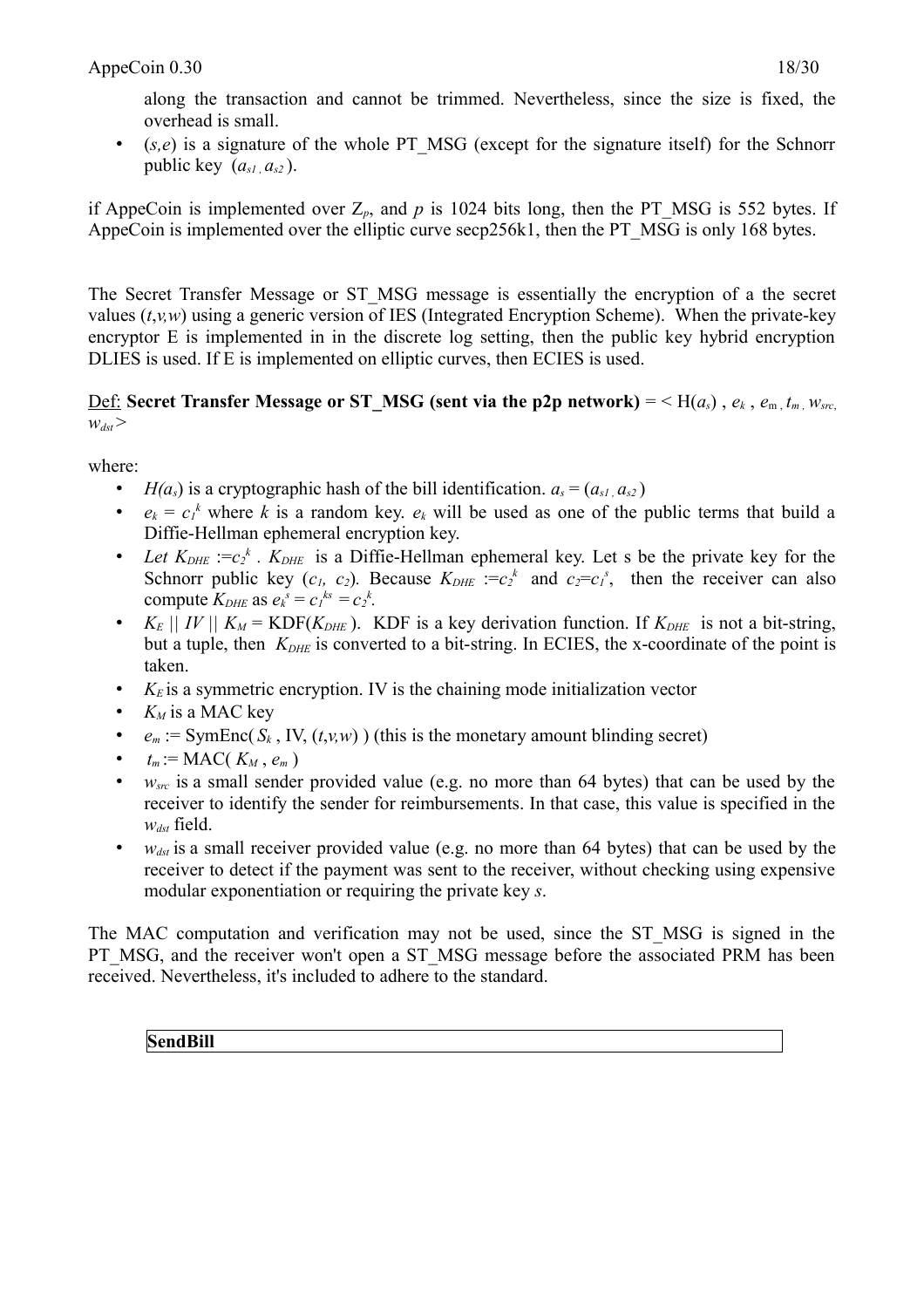



A user can check that a bill has been sent to him by inspecting the field *as* of each bill *a*. But this requires the user to access its private key. This could lead to attacks where the attacker tries to extract side-channel information (such as timing each bill checks) in order to discover users the private key. The field *wdst* allows users to check faster than a bill is for them, by providing the sender with one-way authentication tag. For example, the receiver can provide a tuple  $(x, MAC(k', x))$  where *k'* is a private key of the receiver. Standard MAC functions evaluate faster than public key constructions and are generally less sensitive to side-channel attacks.

Other reason why the field  $w_{dx}$  is important is that generally is not recommended to use the same key used to redeem the bills to check the destination of the bill. This is because the key to redeem bills generally is stored in cold storage while the detection of incoming payments must generally be done in real-time with far less protection measures.

The ST\_MSG can be as low as 180 bytes for an implementation of AppeCoin on curve secp256k1.

| <b>CheckPTM</b>                                                                                                                                                                                      |  |  |
|------------------------------------------------------------------------------------------------------------------------------------------------------------------------------------------------------|--|--|
| Input                                                                                                                                                                                                |  |  |
| PT MSG = < z, $(c_1, c_2)$ , h, $(s, e)$ >                                                                                                                                                           |  |  |
| Output                                                                                                                                                                                               |  |  |
| b:Boolean                                                                                                                                                                                            |  |  |
| 1. Locate an unspent bill a with field $a_s$ such that $H(a_s) = z$ . This can be efficiently<br>done by indexing the unspent bills table with $H(a_s)$ . If not bill is found, then<br>return false |  |  |
| 2. If Verify Sig( $(s,e)$ , $(a_{s1}, a_{s2})$ , $z    c_1    c_2    h$ ) = false, then return false                                                                                                 |  |  |
| Return true                                                                                                                                                                                          |  |  |
| Figure 13                                                                                                                                                                                            |  |  |
| <b>ReceiveBill</b>                                                                                                                                                                                   |  |  |
| Input                                                                                                                                                                                                |  |  |
| PT MSG = < z, $(c_1, c_2)$ , h, $(s, e)$ >                                                                                                                                                           |  |  |
| ST MSG = < z, $e_k$ , $e_m$ , $t_m$ , $w_{src}$ , $w_{dst}$ >                                                                                                                                        |  |  |
| $s$ : Key (the receiver's private key)                                                                                                                                                               |  |  |

Output b :Boolean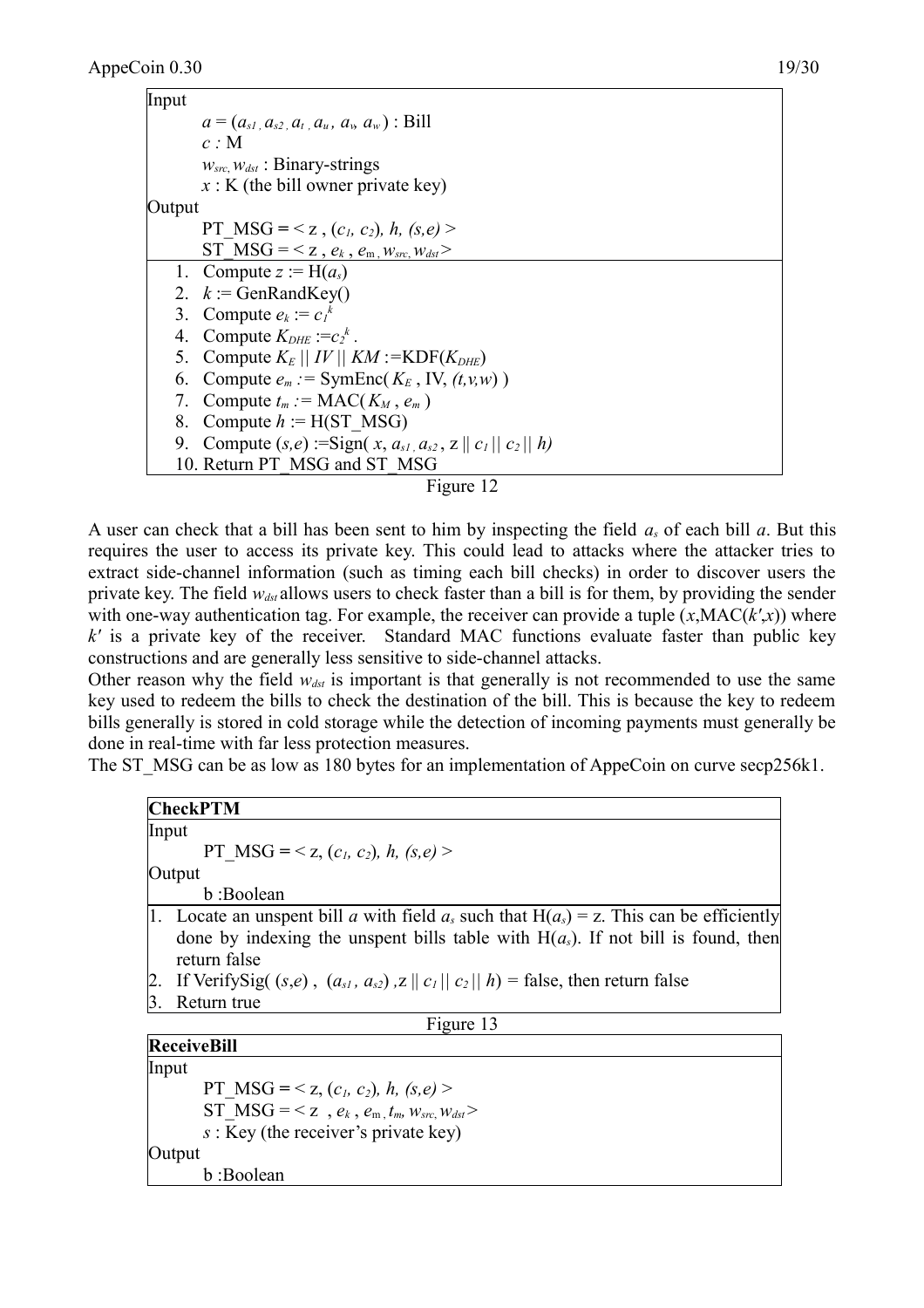- 1. Compute  $h := H(ST \text{ MST}$
- 4. Verify that  $H(ST\text{ }MSG) = h$ . If not return false.
- 5. Check that the additional authenticated data  $w_{dx}$  corresponds to the PT\_MSG/ST\_MSG message data. Use table lookups, MACs or any other fast authentication method protected from side-channels. If the receiver does not accept empty  $w_{dst}$  values, and  $w_{dst}$  is empty, then return false.
- 6. Check that the additional data  $w_{src}$  is valid, if not then return false.
- 7. Compute  $c_1' := c_2^s$ . If not  $(c_1' = c_1)$  then return false.
- 8. Compute  $K_E \parallel IV \parallel KM :=$ KDF( $K_{DHE}$ )
- 9. Compute  $t_m' := \text{MAC}(K_M, e_m)$
- 10. Check that  $t_m' = t_m$ . If not, return false.
- 11. Compute  $(t, v, w) := \text{SymDec}(K_E, \text{IV}, e_m)$
- 12. Compute  $a_v' := a_u^{(t * v * w)}$ . If not  $(a_t' = a_t)$  then return false.
- 13. Compute  $a_t' := a_t^t$ . If not  $(a_t' = a_t)$  then return false.
- 14. Compute  $a_w' := a_w^w$ . If not  $(a_w' = a_w)$  then return false.
- 15. Return true

#### Figure 14

#### **Checking Public Transfer Messages**

Every user must check PT\_MSGs are valid by executing the function CheckBill, described in figure 13.

Even if the bill payment seems invalid to the receiver, it may look completely valid for the rest of the network.

#### **Accepting Payments**

To accept a bill as payment the function ReceiveBill is executed. If the bill is valid for the receiver, the function returns true. Note that the receiver must pair each PT\_MSG messages with the corresponding ST\_MSG message in order to decide if the payment will be accepted or not. Obviously, the receiver may also check that the received amount is the expected amount. The function to receive a bill is shown in figure 14.

Def: A **Bill Creation Message or BC\_MSG** is the tuple  $(a,y)$  where

- a is a bill
- $(a_{s1}, a_{s2})$  is a public key
- $a_t := d$
- $a_u := d$
- $a_v := d^v$
- $a_w := d$
- $v$  is the bill value, which must be in a valid range.

#### **Proof that bills are still valid after public encryption**

We must prove that after encryption, even if every field of a bill is encrypted with an unknown key *k*, the same properties regarding the bill value hold. Suppose the original bill is a is  $a = (a_{s1}, a_{s2}, a_t, a_t)$  $a<sub>u</sub>, a<sub>v</sub>, a<sub>w</sub>$ ). Let *s*, *t*,*v*,*w* be the secret values stored by the bills owner such that:

- $a_{s1} = a_{s2}^s$
- $a_t = a_u^t$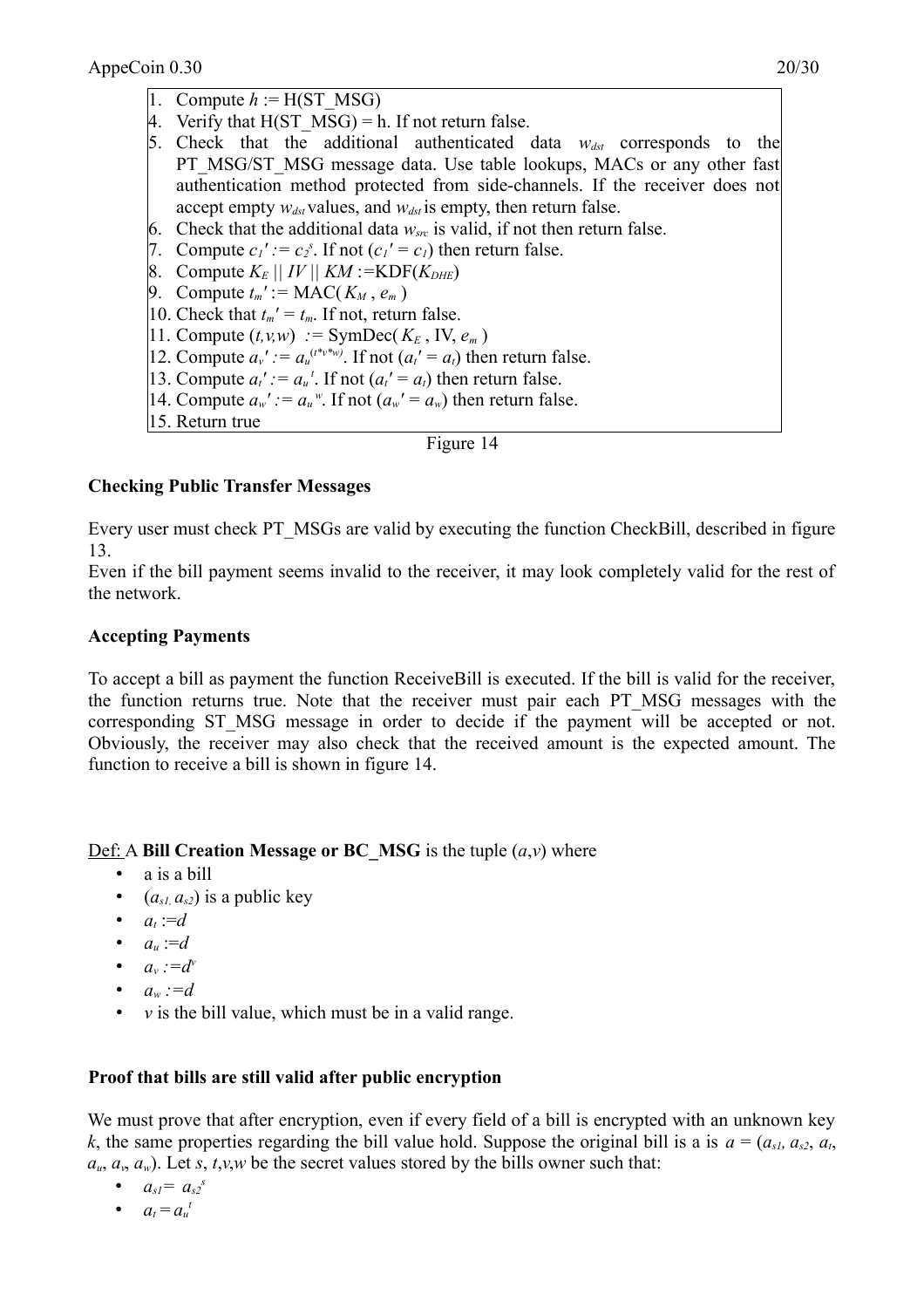- $a_v = a_u^{\text{twv}}$
- $a_w = a_u^w$

After encryption we have:

- $\bullet$   $b_{s} = a_{s}b_{s}$
- $b_{s2} = a_{s2}^k$
- $b_t = a_t^k$
- $b_v = a_v^k$
- $b_w = a_w^k$

We can easily prove the required conditions still hold:

- $a_{s1} = a_{s2}^s \implies a_{s1}^k = a_{s2}^{sk} \implies b_{s1} = a_{s2}^{ks} \implies b_{s1} = b_{s2}^s$
- $a_t = a_t^t = a_t^k = a_t^{tk} = b_t = a_t^{kt} = b_t = b_t^t$
- $a_v = a_u^{t w v} \implies a_v^{k} = a_u^{t w v k} \implies b_v = a_u^{t w v} \implies b_v = a_v^{t w v}$
- $a_w = a_w^w \Rightarrow a_w^k = a_w^{wk} \Rightarrow b_w = a_u^{kw} \Rightarrow b_w = b_w^w$

# **3.3 Bill subdivision**

**A** Bill subdivision allows a user to subdivide a bill *a* into bills of smaller amounts without disclosing such amounts. The bill subdivision consists of a single message (Bill subdivision Message or BS MSG) that must be published in the p2p network. The idea behind bill subdivision is that the sender decomposes the encrypted bill into two or more encrypted bills. The monetary values of each new bill must add up to the monetary value of the original bill. To simplify the description, we'll show how to divide a bill in only two bills. The process can be applied recursively to divide in more parts. Nevertheless, the same process can be applied to divide a bill directly in multiple sub-bills with small modifications.

#### Def: A **Bill Subdivision Message** or BS\_MSG is the tuple

 $\leq H(a_s), b,c, \text{DECOMP PROOF}(a, b, c, n, m), (s, e)$ 

where:

- $H(a<sub>s</sub>)$  is a cryptographic hash of the bill identification.
- $a_s = (a_{s1}, a_{s2})$  is the identification of bill to transfer that must be changed, let  $a = (a_{s1}, a_{s2}, a_t)$  $a<sub>u</sub>$ ,  $a<sub>w</sub>$ ,  $a<sub>w</sub>$ ). The bill *a* is disposed after the message is accepted, and the new bills *b* and *c* will be added to the database of active bills.
- *b* and *c* are new bills to create. The monetary values of *b* and *c* add up to the value of *a*.
- *n, m* is the range of the monetary value to subdivide. Using a reduced range allows to build shorter proofs (but it may leak an upper or lower limit on the amount decomposed)
- DECOMP PROOF( $a, b, c, n, m$ ) is a non-interactive proof of decomposition of  $a$  into  $b$  and *c*.
- (*s,e*) is a signature of the whole PT\_MSG (except for the signature itself) for the Schnorr public key  $(a_{s1}, a_{s2})$ .

We'll protocols for a proof of decomposition. The first protocol (DECOMP\_PROOF1) is easier to understand an analyze. The second protocol (DECOMP\_PROOF2) is an optimization of the first,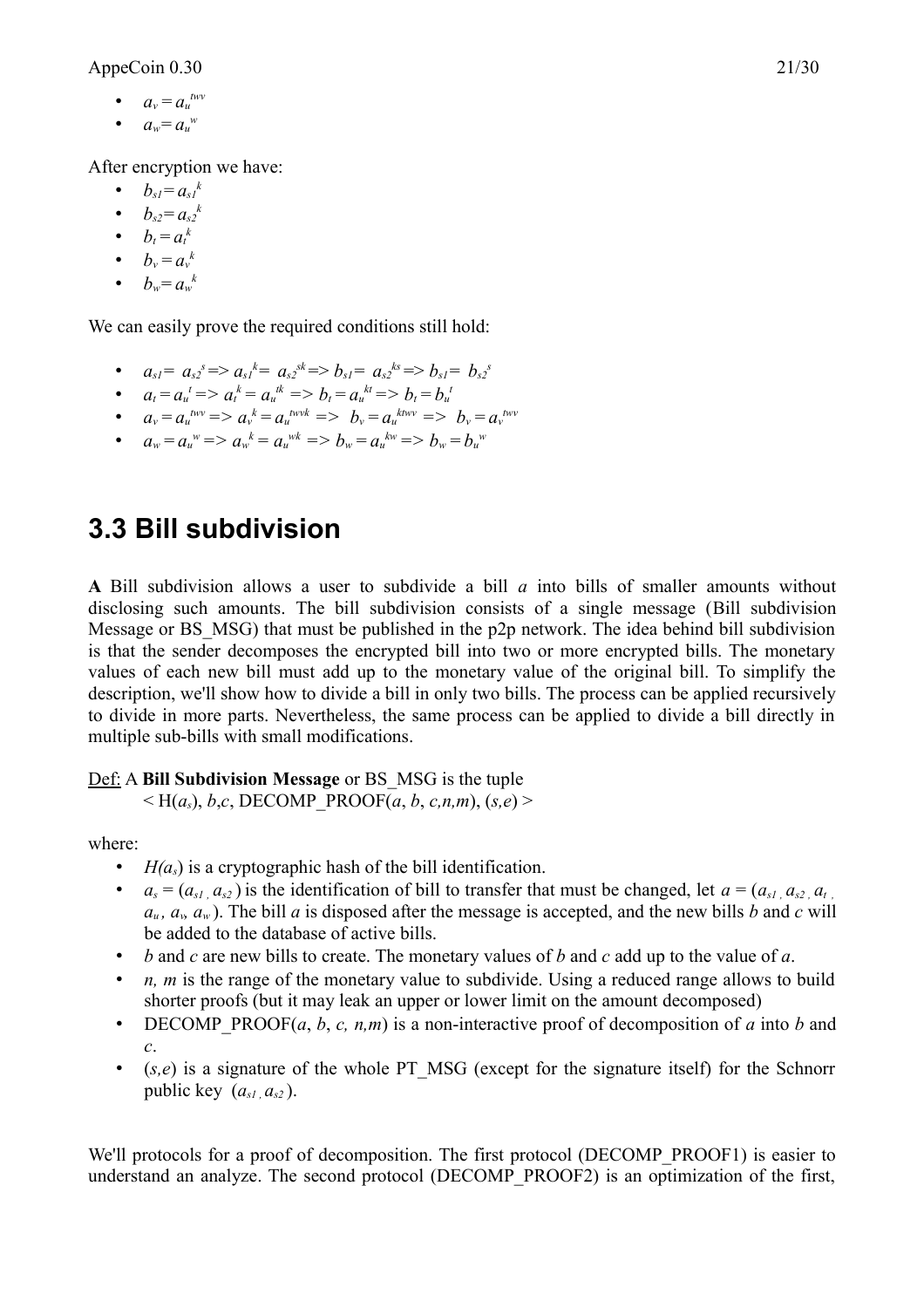where some operations are merged to reduce the proof size and verification time. For all these definitions let:

- $a = (a_{s1}, a_{s2}, a_t, a_u, a_v, a_w).$
- $b = (b_{s1}, b_{s2}, b_t, b_u, b_v, b_w).$
- $c = (c_{s1}, c_{s2}, c_t, c_u, c_v, c_w).$

# **Proof of Decomposition**

#### **Def: DECOMP PROOF**( $a$ ,  $b$ ,  $c$ ,  $n$ , $m$ ) is a proof that:

- 1. If the values of the bills *a*, *b* and *c* are  $v_a$ ,  $v_b$ , and  $v_c$  respectively, then  $v_a = v_b + v_c$
- 2.  $v_b$  and  $v_c$  are positive and in the range  $[2^n \dots 2^{(m-n+1)}]$

We define two different splitting protocols **DECOMP\_PROOF 1** and **DECOMP\_PROOF2**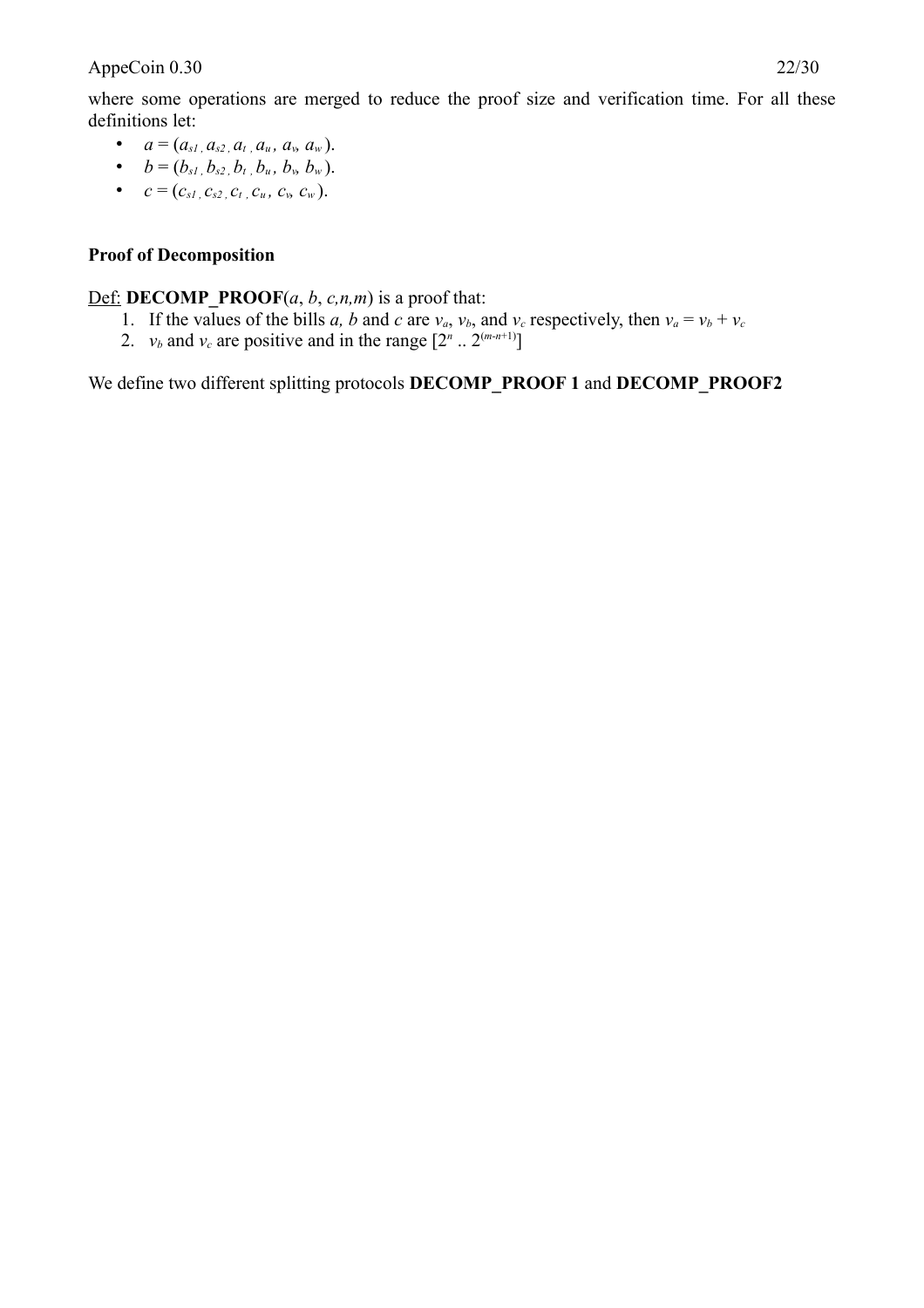#### **DECOMP\_PROOF1**

Input: *a*, *b*, *c :* Bill Output: *bv'* , *cv'* , *at', aw ', av' , bv'' , cv'' , zb' , zc' :* Key  $P_k$ ,  $P_{ba}$ ,  $P_{bz}$ ,  $P_{bd}$ ,  $P_{cq}$ ,  $P_{cz}$ ,  $P_{cd}$ : Blob 1. Compute  $b_v$ ,  $c_v$ ,  $a_v$ ,  $a_w$ ,  $a_w$ ,  $P_k$ ,  $k = \text{AddZerosSplitError}(WithProof(a_i, a_w))$  $a_v, v_h, v_c$ 2. Compute Choose a random key *q<sup>b</sup>* 3. Compute  $(b_u, b_t, b_w, b_v'')$ ,  $P_{ba}$  = EncryptWithProof( $(a_u, a'_t, a_w', b_v')$ ,  $q_b$ ) 4. Compute  $(b_v, z_b', P_{bz}, P_{bd})$  = RemoveZerosWithProofs $(b_v'', b_t, -k_b*q_b, w* v_b)$ 5. Choose a random key *q<sup>c</sup>* 6. Compute  $(c_u, c_t, c_w, c_v)$ ,  $P_{cq}$  = EncryptWithProof( $(a_u', a_t', a_w', a_v')$ ,  $q_c$ ) 7. Compute  $(c_v, z_c', P_{cz}, P_{cd}) =$  RemoveZerosWithProofs $(c_v'', c_t, -k_c * q_c, w * v_c)$ 8. Return  $(b_v', c_v', a_t', a_w', a_v', b_v'', c_v'', z_b', z_c', P_k, P_{bq}, P_{bz}, P_{bd}, P_{cq}, P_{cz}, P_{cd})$ 

Correctness Analysis of protocol SPLIT\_PROOF1 for branch b (branch c is equivalent):

After step 1:  $a_z = a_v * z$  $a_v' = a_z^k = a_v^k * z^k = a_u^{t * w * v * k} * z^k$  $b_v' = a_t^{w * v(b) * k} * z^{k(b)}$ *Pk* proves the knowledge of *k* After step 3:  $b_v' = b_v'$ <sup>*'*</sup> $q(b) = a_t^{w*v(b)*k * q(b) * z}$ <sup>*k*(b)\* $q(b)$ </sup>  $P_{ba}$  proves the knowledge of  $q_b$ After step 4:  $z_b' = z^{-k(b)q(b)}$ ;  $P_{bz}$  proves the knowledge of  $-k(b)q(b)$  $b_v = b_v'' * z_b' = a_t^{v * v(b) * k * q(b)} * z^{k(b) * q(b) * z^{-k(b)k(b)}} = a_t^{v * v(b) * k * q(b)} = b_t^{v * v(b)}$  $P_{bd}$  proves the knowledge of  $w^*v_b$  such that  $b_u^{t^*x} = b_t^{x} = a_t^{w^*v(b)^*k^*q(b)} = b_t^{w^*v(b)} = b_u^{w^*t^*v(b)}$ 

Def: VerifyEncryption( $L_2$ : List<M>, $L_1$ : List<M>,  $k$ : K) returns true iff for every element at index  $i$ ,  $L_2[i] = L_1[i]^k$ 

| <b>DECOMP PROOF1 Verify</b>                                                                                                                                                   |
|-------------------------------------------------------------------------------------------------------------------------------------------------------------------------------|
| Input:                                                                                                                                                                        |
| $a,b,c, b_{v}^{\prime}, c_{v}^{\prime}, a_{t}^{\prime}, a_{w}^{\prime}, a_{v}^{\prime}, b_{v}^{\prime\prime}, c_{v}^{\prime\prime}, z_{b}^{\prime}, z_{c}^{\prime}$ . Message |
| $P_k$ , $P_{ba}$ , $P_{bz}$ , $P_{bd}$ , $P_{ca}$ , $P_{cz}$ , $P_{cd}$ : Blob                                                                                                |
| Output:                                                                                                                                                                       |
| b:boolean                                                                                                                                                                     |
| 1. if not Verify Encryption ( $(a_t, a_w, a_v, a_v)$ , $(a_t, a_w, a_v, a_v, a_v)$ ) then return false                                                                        |
| 2. Verify that $b_v' * c_v' = a_v'$ , if not then return false                                                                                                                |
| 3. If not VerifySlice $(a_u, a_v, a_w, b_v, b_v, b_v, z_b)$ , $P_{ba}, P_{bz}, P_{bd}$ then return false                                                                      |
| 4. If not VerifySlice $(a_u, a_v, a_{v'}, c_{v'}, c_{v}, c_{v''}, z_{c}^{\prime\prime})$ , $P_{ca}$ , $P_{cz}$ , $P_{cd}$ ) then return false                                 |
| return true                                                                                                                                                                   |

**VerifySlice**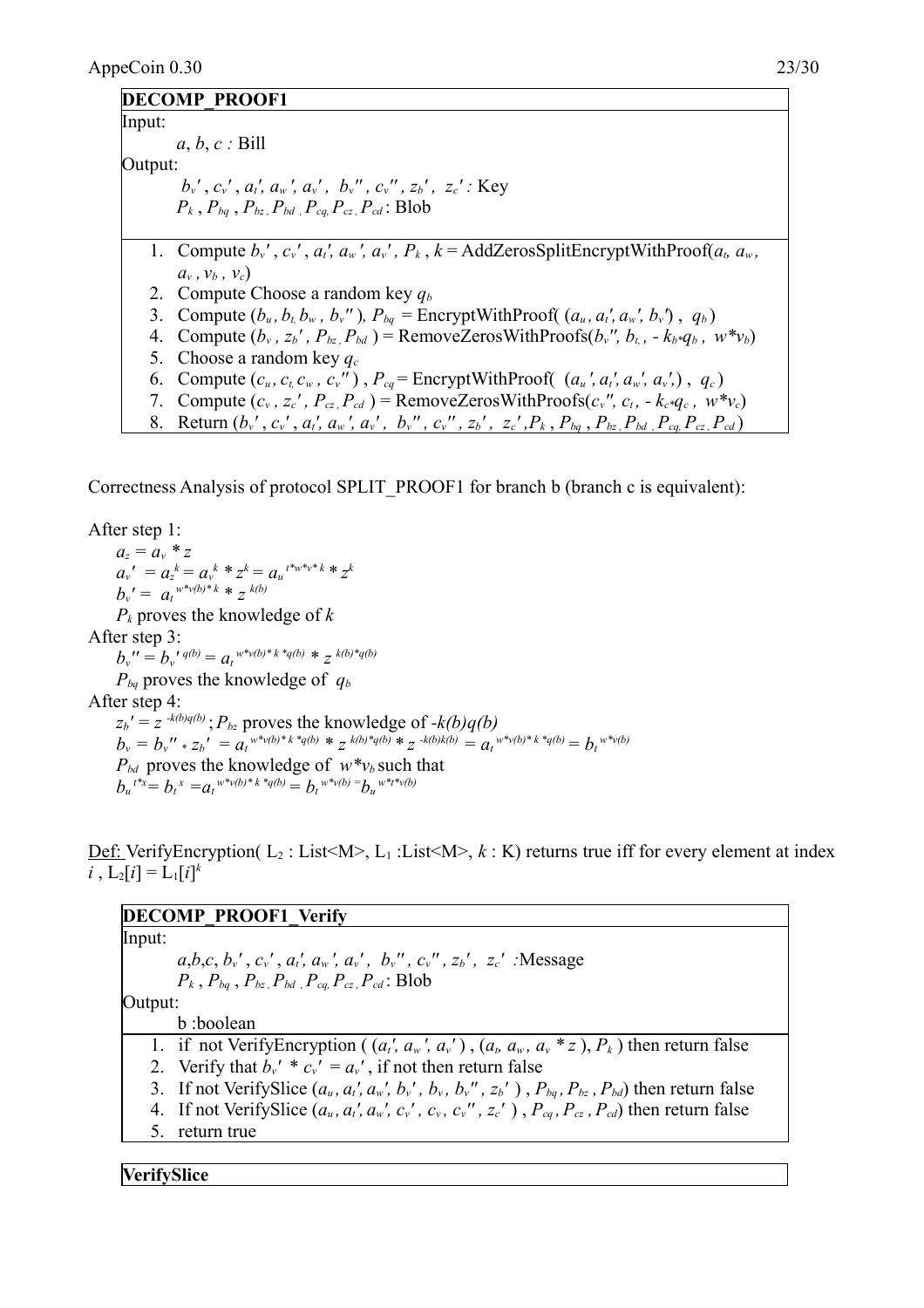| Input:  |                                                                                                                   |
|---------|-------------------------------------------------------------------------------------------------------------------|
|         | $a_u$ , $a_t$ ', $a_w$ ', $b_v$ ', $b_v$ , $b_v$ '', $z_b$ ': Message                                             |
| Output: |                                                                                                                   |
|         | b:boolean                                                                                                         |
|         | 1. if not VerifyEncryption ( $(b_u, b_t, b_w, b_v'')$ ), $(a_u, a_t', a_w', b_v')$ , $P_{bq}$ ) then return false |
|         | 6. if not Verify Encryption ( $(z_b', z)$ , $P_{cz}$ ) then return false                                          |
|         | 7. Verify that $b_v = b_v'' * z_b'$                                                                               |
|         | 8. if not Verify Encryption ( $(b_v, b_t)$ , $P_{cd}$ ) then return false                                         |

9. return true

#### **AddZerosSplitEncryptWithProof**

Input:

 $a_t$ ,  $a_w$ ,  $a_v$ ,  $w$ ,  $v_b$ ,  $v_c$ : Message Output: *bv'* , *cv'* , *at', aw ', av'* : Message  $P_k$  : Blob *k* : Key

1. Choose two random keys  $k_b$  and  $k_c$ . 10. Let  $k = k_b + k_c$ 11.  $a_z = a_y * z$ 12. Compute  $(a_t, a_w, a_v)$ ,  $P_k$  = EncryptWithProof(  $a_t, a_w, a_z, k$ ) 13. Compute  $z_b = z^{k(b)}$ 14. Compute  $z_c = z^{k(c)}$ 15. Compute  $b_v' = a_t' \sqrt[n]{(b)} * z_b$ 16. Compute  $c_v' = a_t' \sqrt[n]{w * v(c)} * z_c$ 17.  $b_v$ ' and  $c_v$ ' should verify that  $b_v$ ' \*  $c_v$ ' = $a_t^{w*(v(b) + v(c))k}$ ' \*  $z^{(k(b) + v(c))} = a_v^{w(k)}$ 18. Return *bv'* , *cv'* , *Pk* , *k*

#### **EncryptWithProof**

Input: *X* : List<Message> Output: *Y* : List<Message>  $P_k$ : Blob 1. Compute  $Y =$  Encrypt $(X, k)$ 9. Compute  $P_k$  = EQKEY\_PROOF( *Y*, *X*, *k*)

| <b>RemoveZerosWithProofs</b>                                                                 |  |
|----------------------------------------------------------------------------------------------|--|
| Input:                                                                                       |  |
| $x, b, k_z, k_d$                                                                             |  |
| $X, Y$ : List $\leq M$                                                                       |  |
| Output:                                                                                      |  |
| $y, z', P_z, P_d$                                                                            |  |
|                                                                                              |  |
| 1. Compute $z' = z^{k(z)}$                                                                   |  |
| 10. Compute $y = x * z'$                                                                     |  |
| 11. Compute $P_z$ = KEY PROOF( $z'$ , $z$ , $k_z$ )                                          |  |
| 12. Compute $P_d$ = EQKEY PROOF( $\langle y \rangle$    Y, $\langle b \rangle$    X, $k_d$ ) |  |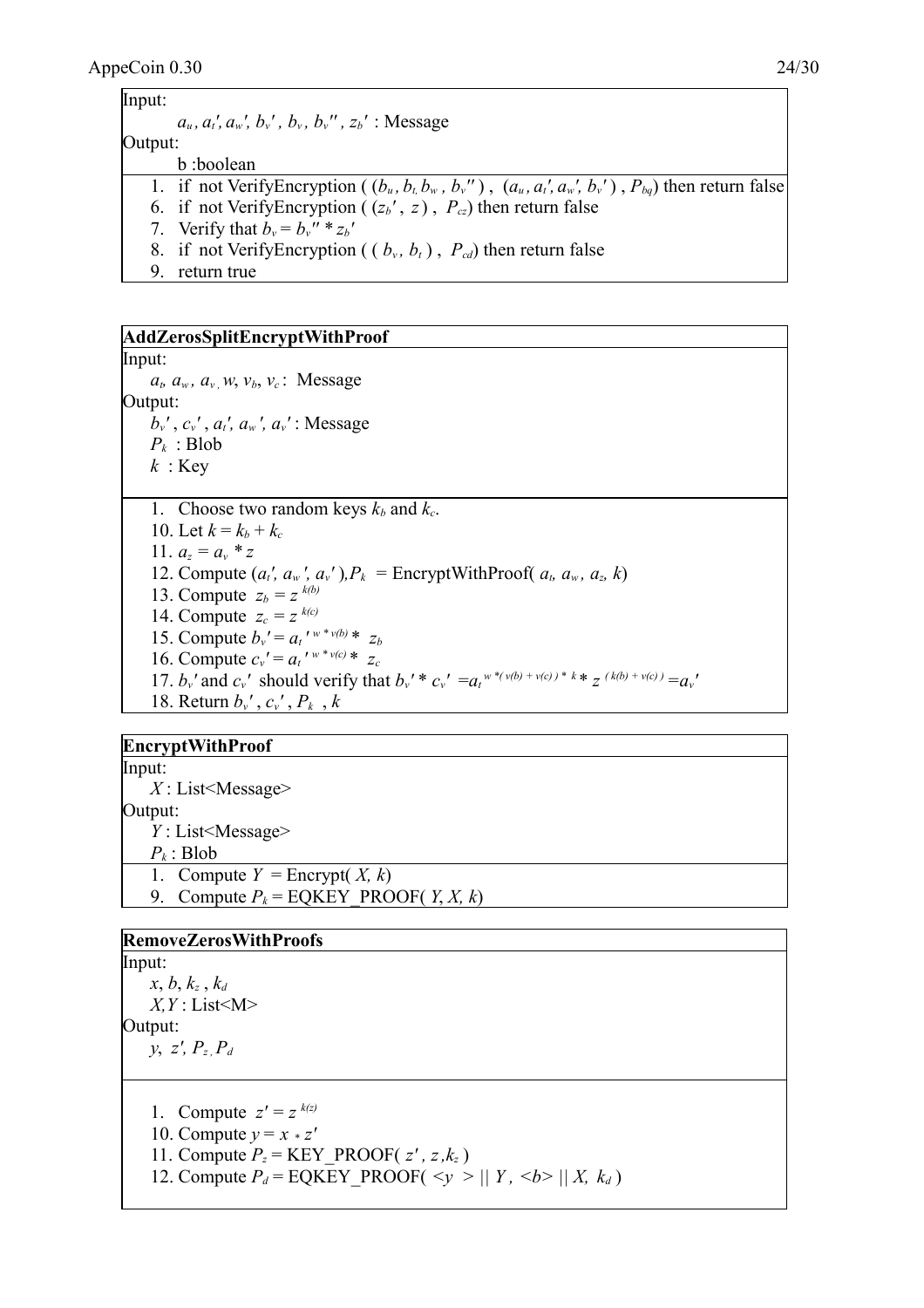# Def: **EQUALGEN** PROOF( *X* :List < *M* >  $Q$  : List < *K* >  $>$ , *g* : *M*)

Is a non-interactive proof that each element in *X* is an encryption of *g* under a known key. It is equivalent to the concatenation of, for each possible *i*, KEY\_PROOF( $x[i]$ <sup>Q[*i*]</sup>,g, *Q*[*i*]). We'll give two implementations, the simple one (EQUALGEN PROOF1), is the application of the definition. The second (EQUALGEN PROOF2) based on the random subset problem which requires less processing and less space if the number of elements is greater than half the security threshold.

| <b>EQUALGEN PROOF1</b>                                                 |
|------------------------------------------------------------------------|
| Input:                                                                 |
| X:List < M > Q: List < K > $g : M$                                     |
| Output:                                                                |
| B:Blob                                                                 |
| 1. For <i>i</i> in $[0Length(X)-1]$ do                                 |
| Compute $P_{e(i)}$ = KEY PROOF(x[i] <sup>Q[i]</sup> , g, Q[i])<br>1.1. |
| 1.2. Append $P_{e(i)}$ to B                                            |
| 2. Return B                                                            |

| <b>EQUALGEN PROOF2</b> (something is missing here)                       |
|--------------------------------------------------------------------------|
| $\mathbf{Input:}$                                                        |
| X:List $\leq M$ , Q:List $\leq K$ , g:M)                                 |
| Output:                                                                  |
| B:Blob                                                                   |
| 3. For s in $[1]$ . security Threshold $]$                               |
| 3.1. Let I be a random subset of elements of valid indexes i.            |
| 3.2. Compute R = Product( <i>i</i> in I: $x[i]^{Q[i]}$ )                 |
| Compute $P_{e(i)}$ = KEY PROOF(x[i] <sup>Q[i]</sup> , g, Q[i])<br>3.2.1. |
| 3.3. Append $P_{e(i)}$ to B                                              |
| Return B<br>4.                                                           |

Def: **KEY\_PROOF**( $m : M, g : M, k : K$ ), which is a zero knowledge proof that g encrypts to  $m$  with a key *k* known to prover.

Def: **EQKEY\_PROOF**( *Y* :List*<M>*, *X* :List*<M>, k* :*K*) which is a zero knowledge proof that the list *Y* is the result of encryption of the list *X* with the key k. This can be accomplished by multiple calls to KEY\_PROOF.

First we'll define some auxiliary proofs (SPLIT\_PROOF and INRANGE\_PROOF):

 $\overline{\text{Def}}$ : **SPLIT\_PROOF**(*a*, *b*, *c*) is a proof that:

- 1. The bills *b* and *c* are valid bills
- 2. If the monetary values of the bills *a*, *b* and *c* are  $v_a$ ,  $v_b$ , and  $v_c$  respectively, then  $v_a = v_b + v_c$

#### **Proof of Range of Amount**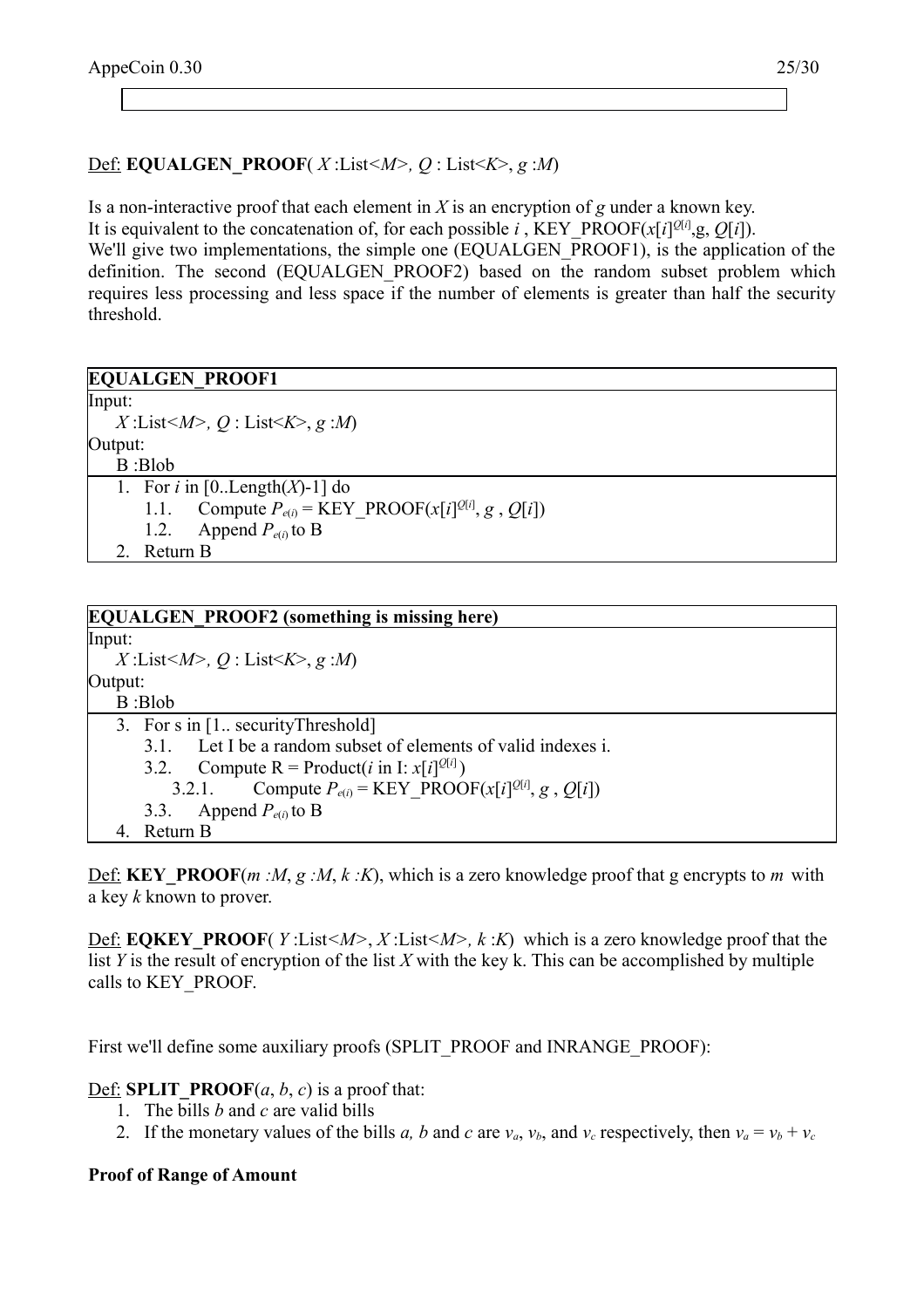# AppeCoin 0.30 26/30

Def: **INRANGE\_PROOF**(*a,n,m*) is a proof that a bill a (which is encrypted by key k) represents a valid amount of money greater or equal to  $2<sup>n</sup>$  and lower than  $2<sup>(n+m)</sup>$ . This proof can ensure the amount is positive and restricted to a certain valid range (no overflow has occurred).

| <b>INRANGE PROOF</b>                   |  |
|----------------------------------------|--|
| Input:                                 |  |
| $a:$ Bill                              |  |
| $n,m$ : Integer                        |  |
| [Output:                               |  |
| $(P_z, P_{s_1}, P_q, P_t, P_w)$ : Blob |  |
|                                        |  |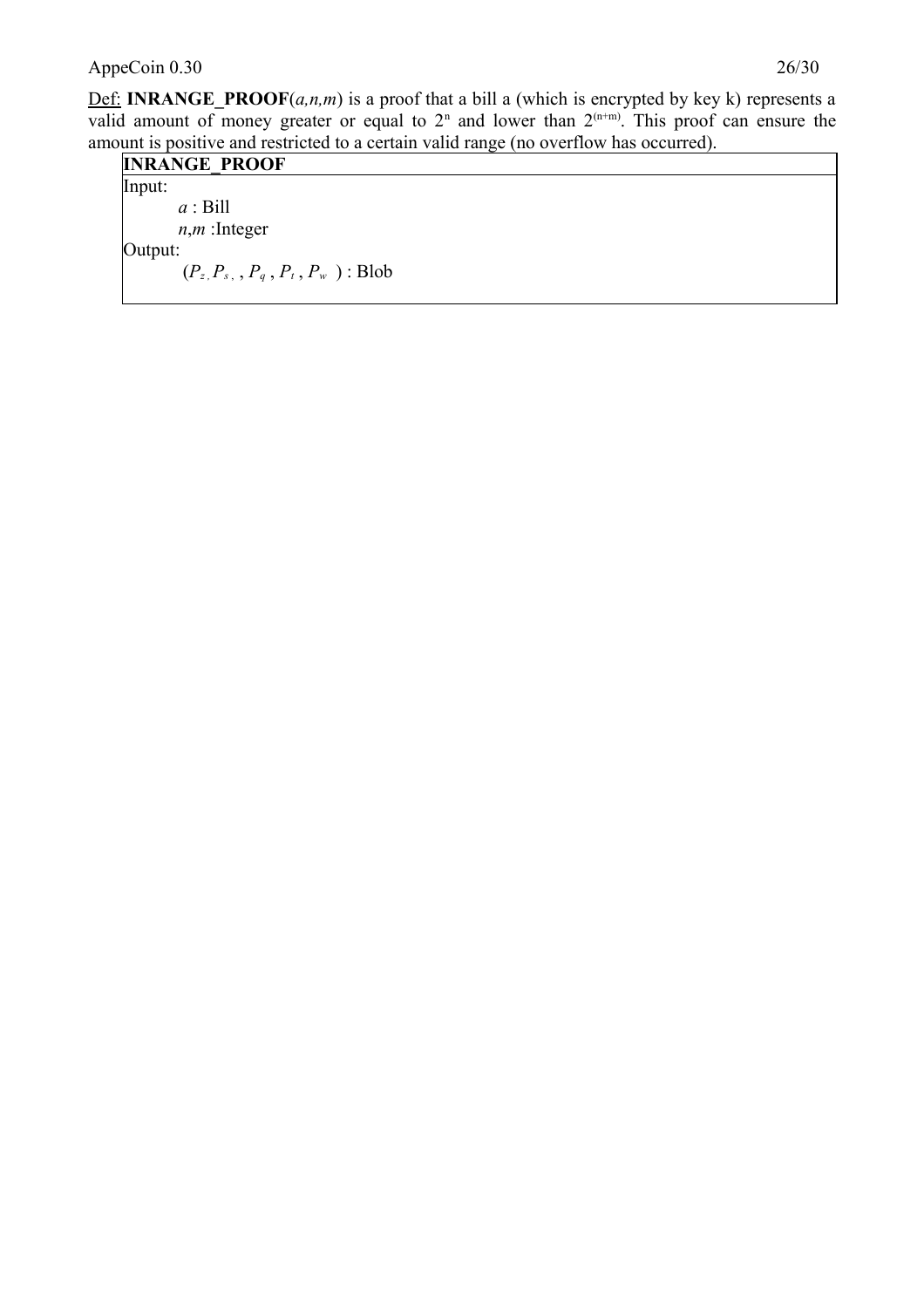\n- 1. Build a list of unit value powers from *n* to *m*.
\n- $$
A = a_n^{n-1}
$$
,  $a_n^{n-2m-1}$ ,  $a_n^{n-2m-2}$ ,  $a_n^{n-2m-2}$ ,  $a_n^{n-2m-2}$ ,  $a_n^{n-2m-2}$ ,  $a_n^{n-2m-2}$ ,  $a_n^{n-2m-2}$ ,  $a_n^{n-2m-2}$ ,  $a_n^{n-2m-2}$ ,  $a_n^{n-2m-2}$ ,  $a_n^{n-2m-2}$ ,  $a_n^{n-2m-2}$ ,  $a_n^{n-2m-2}$ ,  $a_n^{n-2m-2}$ ,  $a_n^{n-2m-2}$ ,  $a_n^{n-2m-2}$ ,  $a_n^{n-2m-2}$ ,  $a_n^{n-2m-2}$ ,  $a_n^{n-2m-2}$ ,  $a_n^{n-2m-2}$ ,  $a_n^{n-2m-2}$ ,  $a_n^{n-2m-2}$ ,  $a_n^{n-2m-2}$ ,  $a_n^{n-2m-2}$ ,  $a_n^{n-2m-2}$ .
\n- 1. In multiplication "<sup>4</sup>" represents the homomorphic operator on messages.
\n- 4. A second list of single zeros is built. Each element is encrypted with a unique random list of single zeros is built. Each element is encrypted with a unique random list of single zeros is built. Each element is encrypted with a unique random list of single zeros,  $a_n^{n-2m-2}$ .
\n- 5. Compute  $P = \text{EQUALGEN\_PROOT}(Z_n || Z, R || L, z)$ . This is a proof that each of the values with a private key *k* into the resulting vector *D*. We add three first elements of the corresponding key in the list *R* || L. Now *C* will be shuffled with the permutation *P* and each element will be re-enerpted into with *n* if  $a_n^{n-2} = a_n^{n-2}$ ,  $a_n^{n-2} = a_n^{n-2}$ , and  $a_n^{n-2} = a_n^{n-2}$ .
\n- 6. Compute  $(H, k, P_1) = \text{ShuffleSkiwWithProof} < a_n, a_n, a_n > ||C, 3)$ .
\n- 8. We therefore have:
\n- $H = \text{4} \cdot a_n$

19. Compute  $P_w = \text{EQKEY\_PROOF}( (a_v', a_w), (x_t', a_u), w)$ . This proves that  $a_v'$  is the encryption of  $x_t$ ' and  $a_w$  is the encryption of  $a_u$  using the key *w*.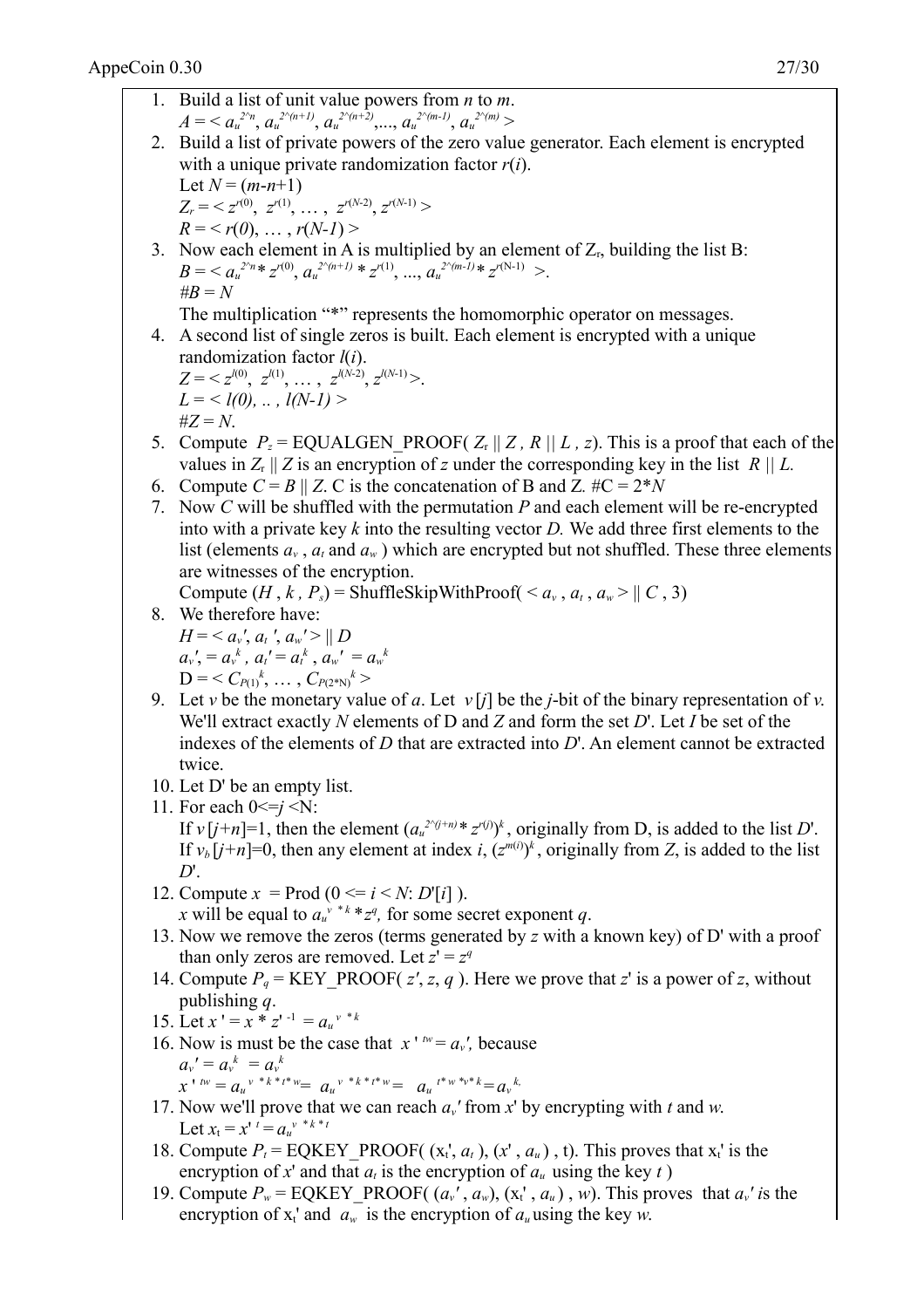Def: **DECOMP** PROOF2(*a*, *b*, *c*, *n*,*m*) = < P<sub>b</sub>, P<sub>c</sub> > where

- $a_v = b_v * c_v$
- $P_b = INRANGE PROOF(b,n,m)$
- $P_c = INRANGE PROOF(c, n, m)$

Def: **DEC MSG**(*a*, *b*, *c*, *n*,*m*) is the message =  $a, b, c, n, m$ , **DECOMP PROOF**(*a*, *b*, *c*,*n*,*m*)

# **Bill combination (this section is incomplete)**

To combine bills a message similar to the bill subdivision is composed:

Def: Bill combination message =  $\langle a, b, c, n, m, P \rangle$ 

Where:

- *a* is the bill to create by combination of the remaining bills.
- *b* and *c* are the new bills to combine. These bills must be discarded afterward.
- P is a **DECOMP PROOF** $(a, b, c, n, m)$

# **Optimized Proofs for certain HCGCs**

We have described proofs that work for an abstract HCGCs, without considering any property of an specific HCGC. All the presented proofs rely on the cut-and-choose method. We'll now present optimized proofs that work with the Poligh-Hellman HCGC.

# **Proof of knowledge of Encryption Key**

Def: **KEY** PROOF $(b, a, k)$  is a proof that the owner knows a private key *k* that allows him to encrypt *a* into *b*, without revealing *k*.

There are several methods to achieve this proof, either interactively or non-interactively. There are other methods designed for the Pohlig-Hellman HCGC, such as the Schnorr's Id Protocol.

# **Proof of knowledge and equivalence of Keys**

**Def: EQKEY PROOF**( $k$ ,  $(a_1, b_1)$ , ...,  $(a_n, b_n)$ ) which is a proof that each  $a_i$  encrypts to the corresponding *b<sup>i</sup>* with a the same key *k* and that key is known to the prover, without revealing *k*. To achieve this proof, we can use the Chaum-Pedersen protocol.

# **Proof of Correct Shuffle**

<u>Def:</u> SHUFFLE PROOF( $a_1$ , ...,  $a_n$ ,  $b_1$ , ...,  $b_n$ ,  $k_1$ , ...,  $k_n$ ) is a zero knowledge proof of correctness of the shuffle and re-encryption operation of  $a_1$ , ...,  $a_n$  into  $b_1$ , ...,  $b_n$  with keys  $k_1$ , ...,  $k_n$ .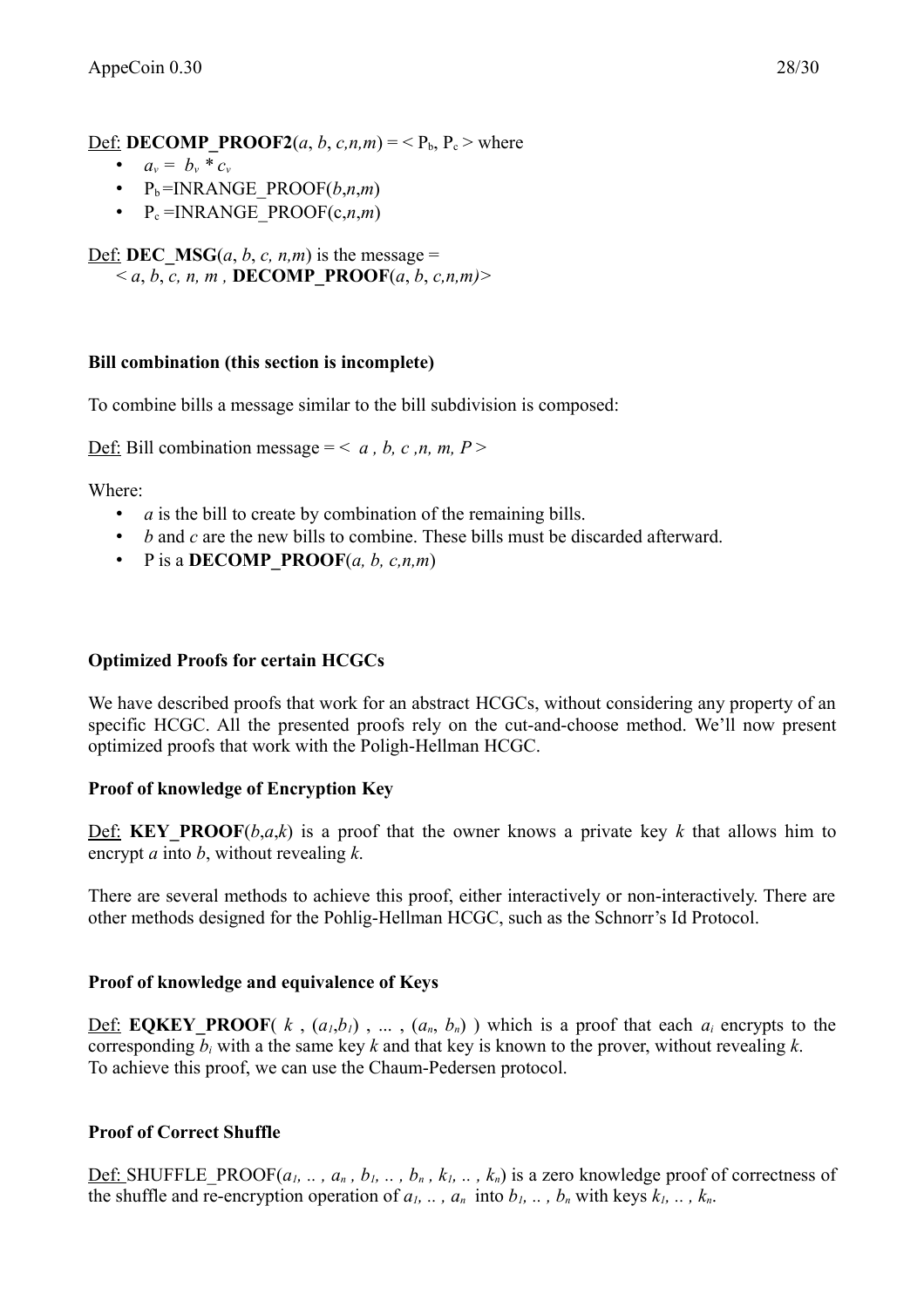As with KEY\_PROOF, there are several methods to achieve this proof. And again, the most studied method is the cut-and-choose proof. The method to create the proof of shuffle of elements of *M* is similar to the method described in the GetShuffleProof procedure to create a proof of shuffles of bills.

# **Bill mixing**

It's sometimes necessary to shuffle a set of bills together to increase anonymity and avoid traceability. To do so the shuffler publish the following message:

Def: Bill mixing Message = <  $a_1$ , ...,  $a_n$ ,  $b_1$ , ...,  $b_n$ ,  $P$  > Where:

- *a1, .. , an* are the original bills to be mixed. These bills must be discarded afterwards.
- *b*<sub>*i*</sub>, ..., *b<sub>n</sub>* are a permutation and re-encryption of the bills  $a_1, \ldots, a_n$  with a single key *k*.
- $P = \text{GetBillShuffleProof}(a_1, \ldots, a_n, b_1, \ldots, b_n, k)$  is a proof of correctness of the shuffle/reencryption operation

# **3.4. Optimized Shuffle proofs**

To allow the mixing of hundreds of bills without requiring high amounts of work by each verification node of the network, we present an optimized shuffle proof protocol and its corresponding non-interactive counterpart.

The optimized shuffle proof (GetBillShuffleProof Linear) is based on a mixture of the Randomsubset Test and the cut-and-choose protocol. In the interactive version, there is an source list of bills and a destination shuffle-encrypted list of bill. At each round the prover re-encrypts and shuffles the destination list of bills to create a temporary list of bills, using a secret round key. Then every source bill is decomposed in its components ( $a_{s1}, a_{s2}^{s}$ ,  $a_t, a_v, a_w, a_u$ ) and all components are stored ordered in a vector. The verifier provides a random seed and a coin flip, and the prover generates a pseudo-random sub-set of indexes in the vector using the received seed and selects the components contained in those positions. Then the verifier multiplies all selected components and, depending on the flipped coin value:

a) shows a set of indexes in the temporary bill list and the result of multiplying all of them. Shows a compound key (original encryption key multiplied by round key) that maps the multiplication of the selected source components to the multiplication of temporary components, where mapping is the Bill re-encryption function. Because of the Representation Problem, finding the a different subset that, being multiplied, has the same result is difficult. The verifier verifies these operations and accepts only if they are correct.

b) shows the round-key and the permutation used (this can be shown as a seed for a pseudo-random generator of permutations or as the full permutation). The verifier chooses a random subset of components (or the same subset that the seed generates), multiply them and check that their multiplication equals the multiplication of the elements in the temporary list that match the source sub-set by the permutation.

The probability that the prover cheats the verifier in each round is  $\frac{3}{4}$  (higher than  $\frac{1}{2}$  as in the stander cut-and-choose protocol). This can be corrected simply by adding more rounds accordingly.